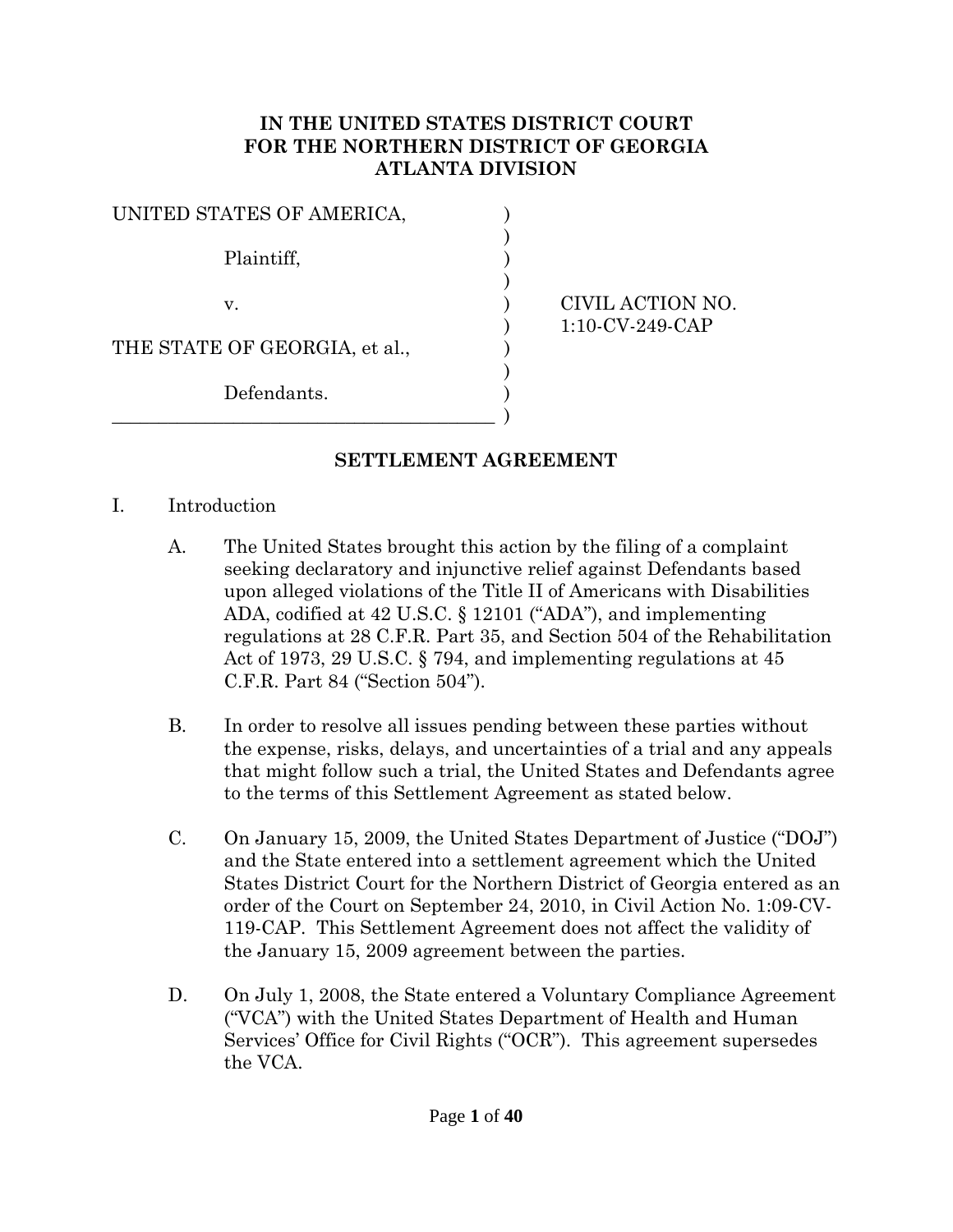- E. By entering into this Settlement Agreement, Defendants do not admit to the truth or validity of any claim made against them by the United States. Defendants also do not speak for the Georgia General Assembly, which has the power under the Georgia Constitution and laws to determine the appropriations for, and to amend laws respecting, the State of Georgia's programs for mental health. However, Defendants acting under their existing authority agree that it will be a condition of their conduct of the mental health program covered by this Settlement Agreement to comply with the Settlement Agreement.
- F. If the United States seeks a judicial remedy for Defendants' noncompliance with the Settlement Agreement in accordance with Section V.C., and at any stage of subsequent enforcement proceedings Defendants or their successors assert insufficient funds or the legislature's amendment or non-amendment of state law as a legal excuse, the United States may rescind its consent to the Settlement Agreement.
- G. All parties acknowledge that the Court has subject-matter jurisdiction over this case, and authority to enter this Settlement Agreement and to enforce its terms. Defendants acknowledge they are subject to personal jurisdiction of the Court, and that venue is proper in this Court.
- H. The Defendants in these actions are the State of Georgia and, in their official capacities: the Governor of the State of Georgia, the Commissioner of the Department of Behavioral Health and Developmental Disabilities, and the Commissioner of the Georgia Department of Community Health.
- I. No person or entity is intended to be a third-party beneficiary of the provisions of this Settlement Agreement for purposes of any other civil, criminal, or administrative action, and accordingly, no person or entity may assert any claim or right as a beneficiary or protected class under this Settlement Agreement in any separate action. This Settlement Agreement is not intended to impair or expand the right of any person or organization to seek relief against the State or their officials, employees, or agents.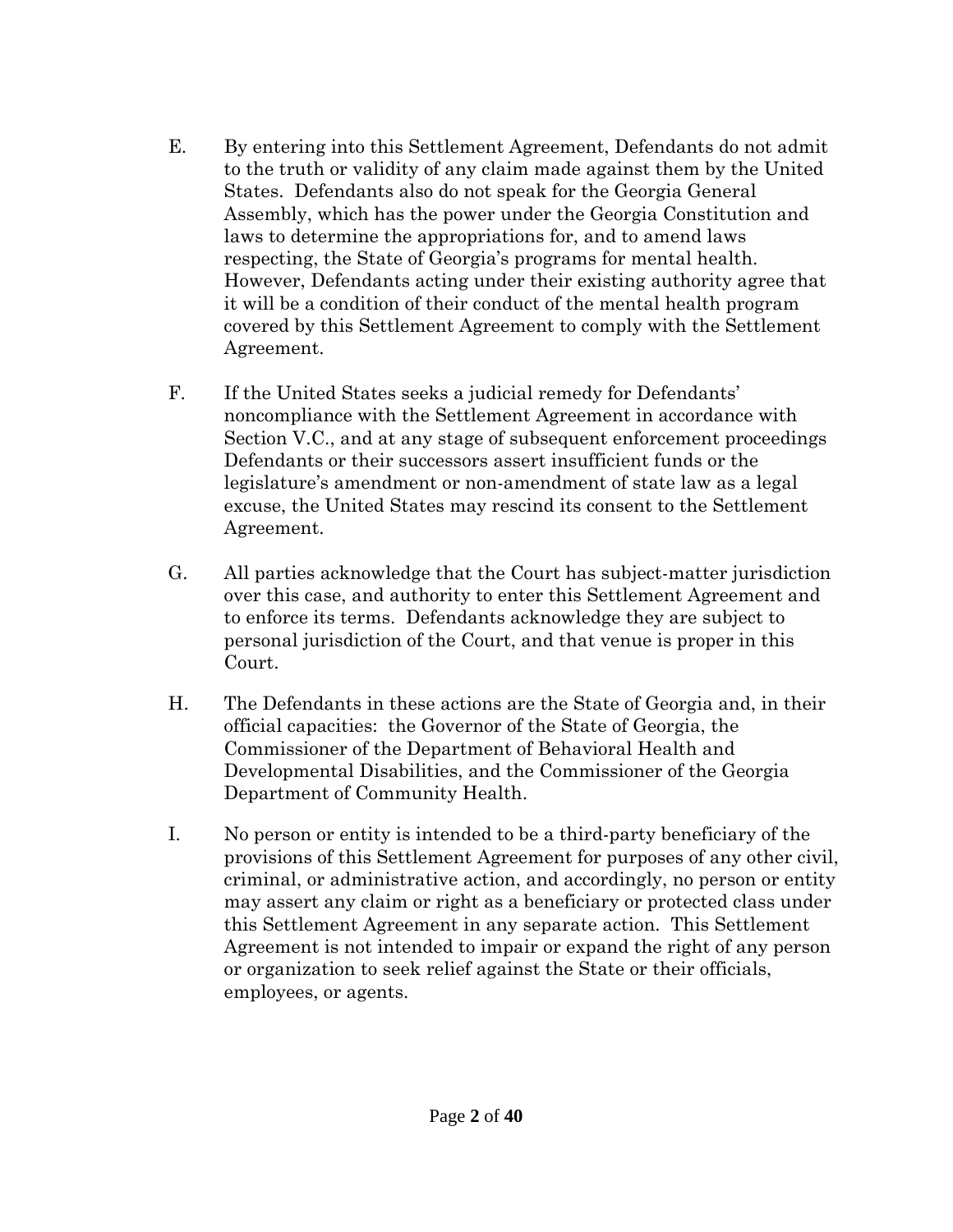- J. The Court has jurisdiction over this action pursuant to 28 U.S.C. § 1331; 28 U.S.C. § 1345; 42 U.S.C. § 1997; and 42 U.S.C. §§ 12131- 12132. Venue is proper in this district pursuant to 28 U.S.C. § 1391(b).
- K. Title II of the Americans with Disabilities Act, 42 U.S.C. § 12101, and implementing regulations at 28 C.F.R. Part 35, and Section 504 of the Rehabilitation Act of 1973, 29 U.S.C. § 794, and implementing regulations at 45 C.F.R. Part 84 ("Section 504"), require, among other provisions, that, to the extent the State offers public services to qualified individuals with disabilities, such services shall be provided in the most integrated setting appropriate to meet the needs of such qualified individuals with disabilities. Accordingly, throughout this document, the Parties intend that the principle of self-determination is honored and that the goals of community integration, appropriate planning and services to support individuals at risk of institutionalization are achieved.

#### II. Definitions

As used in this Settlement Agreement, the following definitions apply to the terms below, without regard to case, gender, tense, or number:

- A. "Assisted living facility," for purposes of this Agreement, shall mean a residential living arrangement that serves more than 4 persons unrelated to the proprietor in which residential amenities are combined, as needed, with assistance with activities of daily living and personal care.
- B. "DBHDD" shall mean the Georgia Department of Behavioral Health and Developmental Disabilities.
- C. "Developmental Disability" shall mean a severe, chronic disability of an individual that: (1) is attributable to a significant intellectual disability or combination of significant intellectual disability and physical impairments; (2) is manifested before the individual attains age 22; (3) is likely to continue indefinitely; (4) results in substantial functional limitations in three or more areas of major life activity; and (5) reflects the individual's need for a combination and sequence of special, interdisciplinary, or generic services, individualized supports, or other forms of assistance that are of lifelong or extended duration and are individually planned and coordinated. For purposes of this Agreement, this definition also includes any individual who is served in a State Hospital as of the Effective Date of this Agreement on a ward or facility designated for individuals with developmental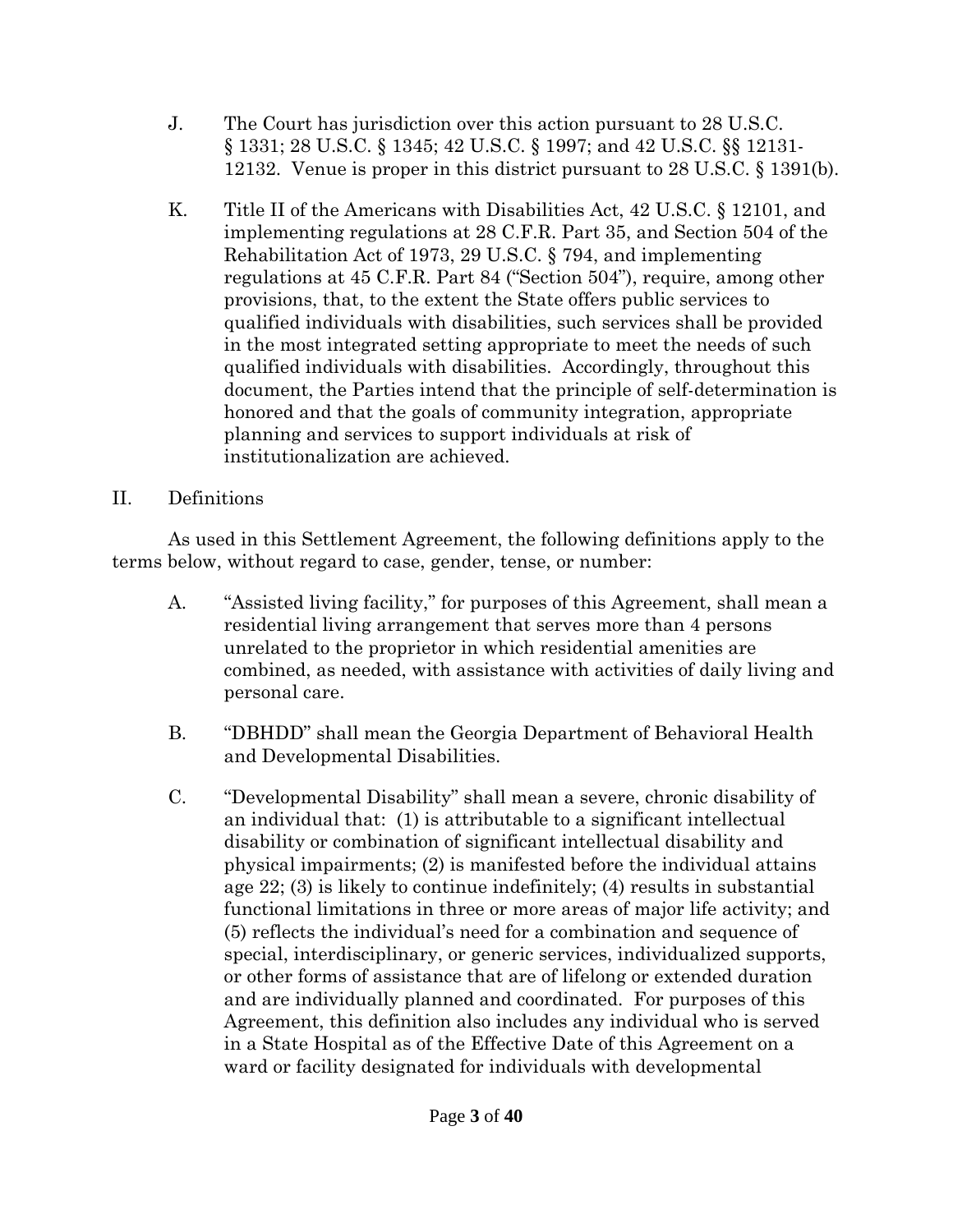disabilities, even if the individual does not otherwise meet the above definition.

- D. "DOJ" shall mean the United States Department of Justice.
- E. "Effective Date" shall be the date on which this Settlement Agreement is approved and entered by the Court pursuant to Federal Rule of Civil Procedure 41(a)(2).
- F. "Family supports" shall mean an array of goods and services aimed at providing families with the highly individualized support needed to prevent institutionalization and continue to care for a family member with developmental disabilities at home.
- G. "Home and Community Based Waiver Services" or "State's HCBS Waiver Program" shall mean the program approved by the Centers for Medicare and Medicaid for the purpose of providing services in community settings for eligible persons with developmental disabilities who would otherwise be served in Medicaid Intermediate Care Facilities for the Mentally Retarded (ICF/MR's). For purposes of this Settlement Agreement, "State's HCBS Waiver Program" includes the services of the COMP and NOW waivers as being implemented on the execution date of this agreement.
- H. "Informed choice" shall mean a voluntary, well-considered decision that an individual, or where legally required, the individual's legal guardian, makes on the basis of appropriate options, information, and understanding.
- I. "OCR" shall mean the United States Department of Health and Human Services' Office of Civil Rights.
- J. "Parties" shall mean the United States and the State of Georgia.
- K. "Serious and persistent mental illness" or "SPMI" shall mean a diagnosable mental, behavioral, or emotional disorder of sufficient duration to meet diagnostic criteria that has occurred within the last year, has resulted in functional impairment which substantially interferes with or limits one or more major life activities, and has episodic, recurrent, or persistent features.
- L. "State" or "Georgia" shall mean the State of Georgia, its agencies, and its departments; the State's employees, agents, or assigns; and their successors or designees.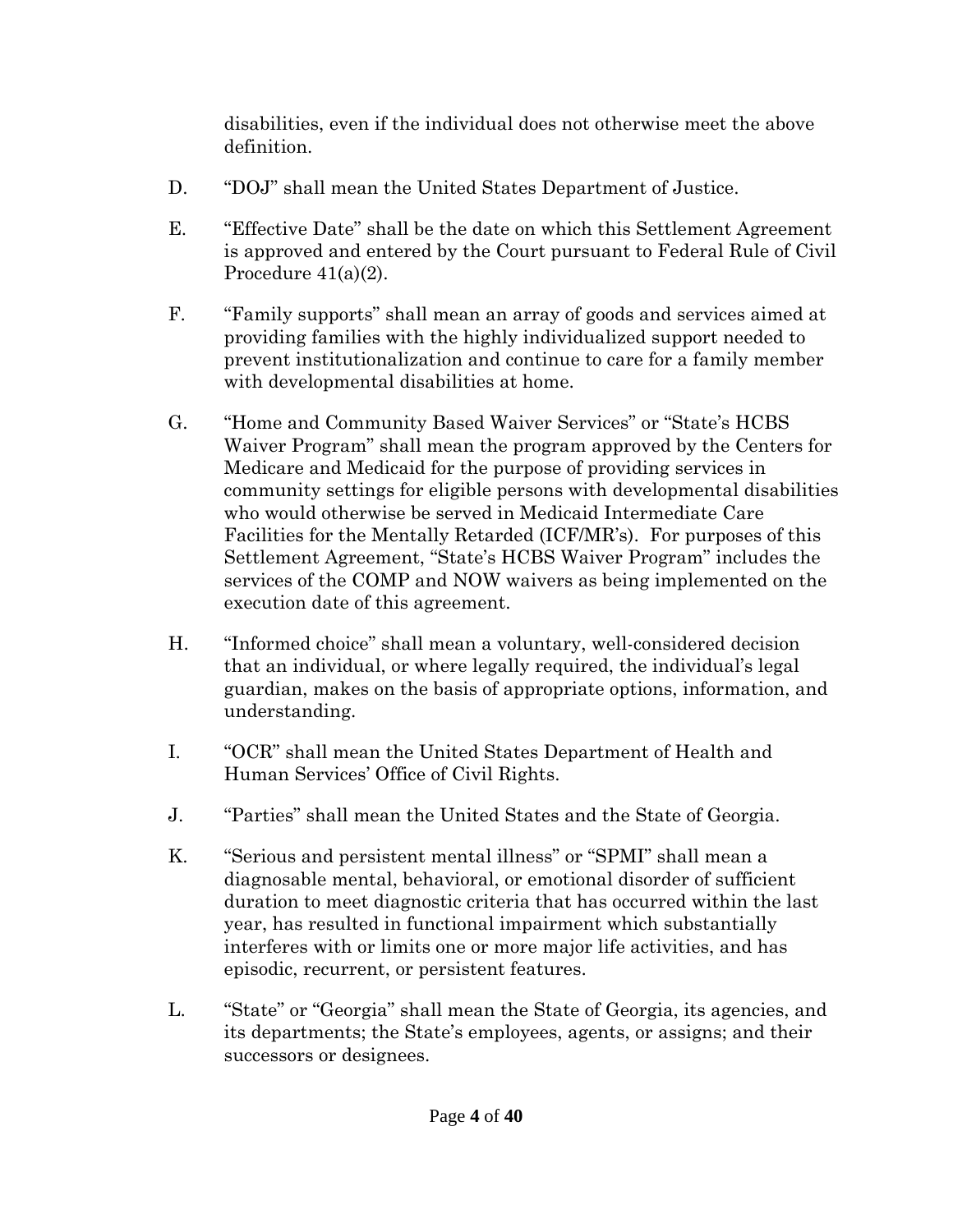- M. "State Hospitals" shall mean the facilities, services, and programs supplied or provided to individuals admitted to the hospital at Georgia Regional Hospital at Atlanta ("GRHA"), Georgia Regional Hospital at Savannah ("GRHS"), Central State Hospital ("CSH"), Southwestern State Hospital ("SWSH"), West Central Georgia Regional Hospital ("WCGRH"), Northwest Georgia Regional Hospital ("NWGRH"), and East Central Regional Hospital ("ECRH").
- N. "United States" shall mean DOJ and OCR and their employees, agents, or assigns, and their successors or designees.
- III. Substantive Provisions

As part of this Agreement to settle and resolve pending litigation between the United States and the State of Georgia, the Parties hereto agree to the measures set forth below:

- A. Serving People With Developmental Disabilities In The Community
	- 1. Cessation of Admissions to the State Hospitals
		- a. By July 1, 2011, the State shall cease all admissions to the State Hospitals of all individuals for whom the reason for admission is due to a primary diagnosis of a developmental disability.
		- b. The State will make any necessary changes to administrative regulations and take best efforts to amend any statutes that may require such admissions.
	- 2. Enhancement of Community Services
		- a. The target population for the community services described in this Section (III.A) shall be individuals with a primary diagnosis of a developmental disability who are currently hospitalized in the State Hospitals and those who are at risk of hospitalization in the State Hospitals. Inclusion in the target population does not guarantee or create a right to receipt of services.
		- b. HCBS Waiver Schedule & Family Supports
			- i. Pursuant to the schedule set forth below, the State shall provide to individuals with developmental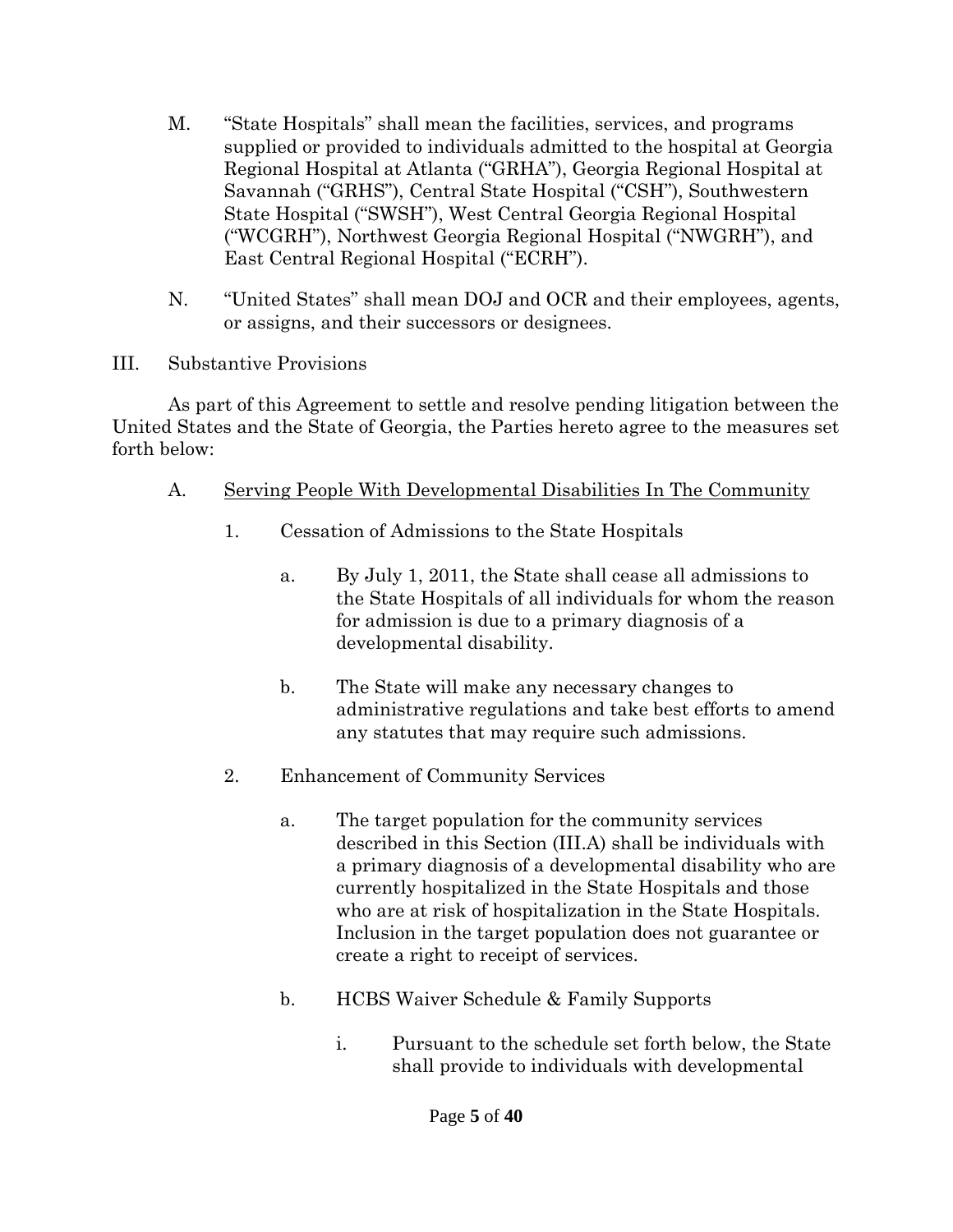disabilities in the target population the waiver services provided in the State's HCBS Waiver Program as of the Effective Date of this agreement.

- (A) By July 1, 2011, the State shall move 150 individuals with developmental disabilities from the State Hospitals to the community and the State shall create 150 waivers to accomplish this transition. In addition, the State shall move from the State Hospitals to the community all individuals with an existing and active waiver as of the Effective Date of this Agreement, provided such placement is consistent with the individual's informed choice. The State shall provide family supports to a minimum of 400 families of people with developmental disabilities.
- (B) Between July 1, 2011, and July 1, 2012, the State shall move 150 individuals with developmental disabilities from the State Hospitals to the community. The State shall create 150 waivers to accomplish this transition. The State shall also create 100 additional waivers to prevent the institutionalization of individuals with developmental disabilities who are currently in the community. The State shall provide family supports to an additional 450 families of people with developmental disabilities.
- (C) Between July 1, 2012, and July 1, 2013, the State shall move 150 individuals with developmental disabilities from the State Hospitals to the community. The State shall create 150 waivers to accomplish this transition. The State shall also create 100 additional waivers to prevent the institutionalization of individuals with developmental disabilities who are currently in the community. The State shall provide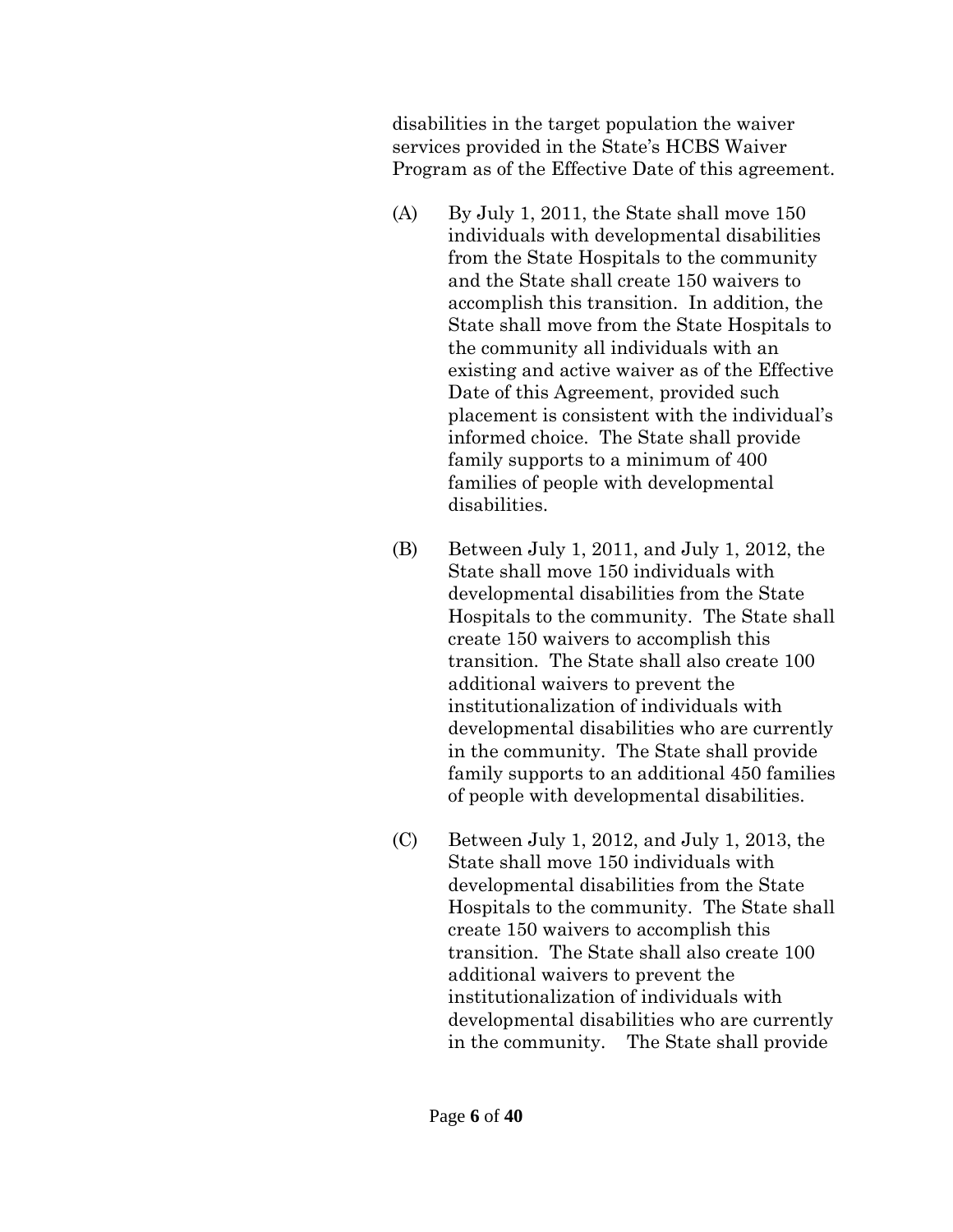family supports to an additional 500 families of people with developmental disabilities.

- (D) Between July 1, 2013, and July 1, 2014, the State shall move 150 individuals with developmental disabilities from the State Hospitals to the community. The State shall create 150 waivers to accomplish this transition. The State shall also create 100 additional waivers to prevent the institutionalization of individuals with developmental disabilities who are currently in the community. The State shall provide family supports to an additional 500 families of people with developmental disabilities.
- (E) Between July 1, 2014, and July 1, 2015, the State shall attempt to move any remaining individuals with developmental disabilities from the State Hospitals to the community. The State shall create up to 150 waivers to accomplish this transition. The State shall also create 100 additional waivers to prevent the hospitalization of individuals with developmental disabilities who are currently in the community. The State shall provide family supports to an additional 500 families of people with developmental disabilities.
- (F) Any persons with developmental disabilities remaining in State Hospitals on July 2, 2015, shall be served in the most integrated setting appropriate to their needs.
- ii. Community Living Options
	- (A) The State shall serve individuals in the target population receiving HCBS Waiver Program services in their own home or their family's home consistent with each individual's informed choice. In order to accomplish this, funds shall be provided to persons with developmental disabilities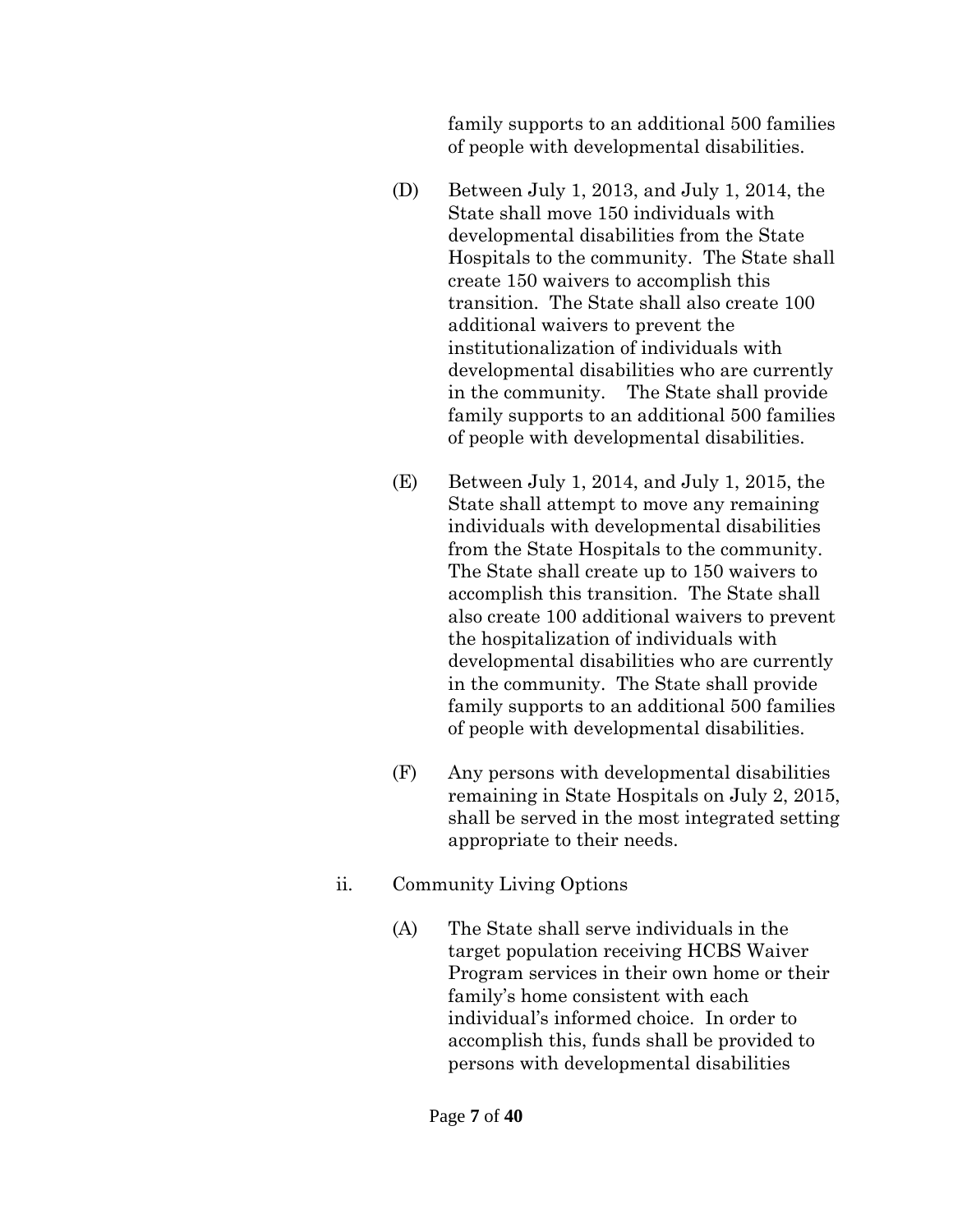through the State's HCBS Waiver Program, available federal funds, and/or State funds as necessary.

- (B) Individuals in the target population shall not be served in a host home or a congregate community living setting unless such placement is consistent with the individual's informed choice. For individuals in the target population not served in their own home or their family's home, the number of individuals served in a host home as defined by Georgia law shall not exceed two, and the number of individuals served in any congregate community living setting shall not exceed four.
- (C) Individuals receiving the State's HCBS Waiver Program services shall not be served in a skilled nursing facility, intermediate care facility, or assisted living facility unless service in such a facility is in accordance with the individual's informed choice.
- iii. Support coordination shall be provided to all waiver participants. For the purposes of this agreement, support coordination shall mean:
	- (A) Assembling professionals and nonprofessionals who provide individualized supports, as well as the individual being served and other persons important to the individual being served, who, through their combined expertise and involvement, develop Individual Service Plans, as required by the State's HCBS Waiver Program, that are individualized and person centered;
	- (B) Assisting the individual to gain access to needed medical, social, education, transportation, housing, nutritional, and other services identified in the Individual Service Plan; and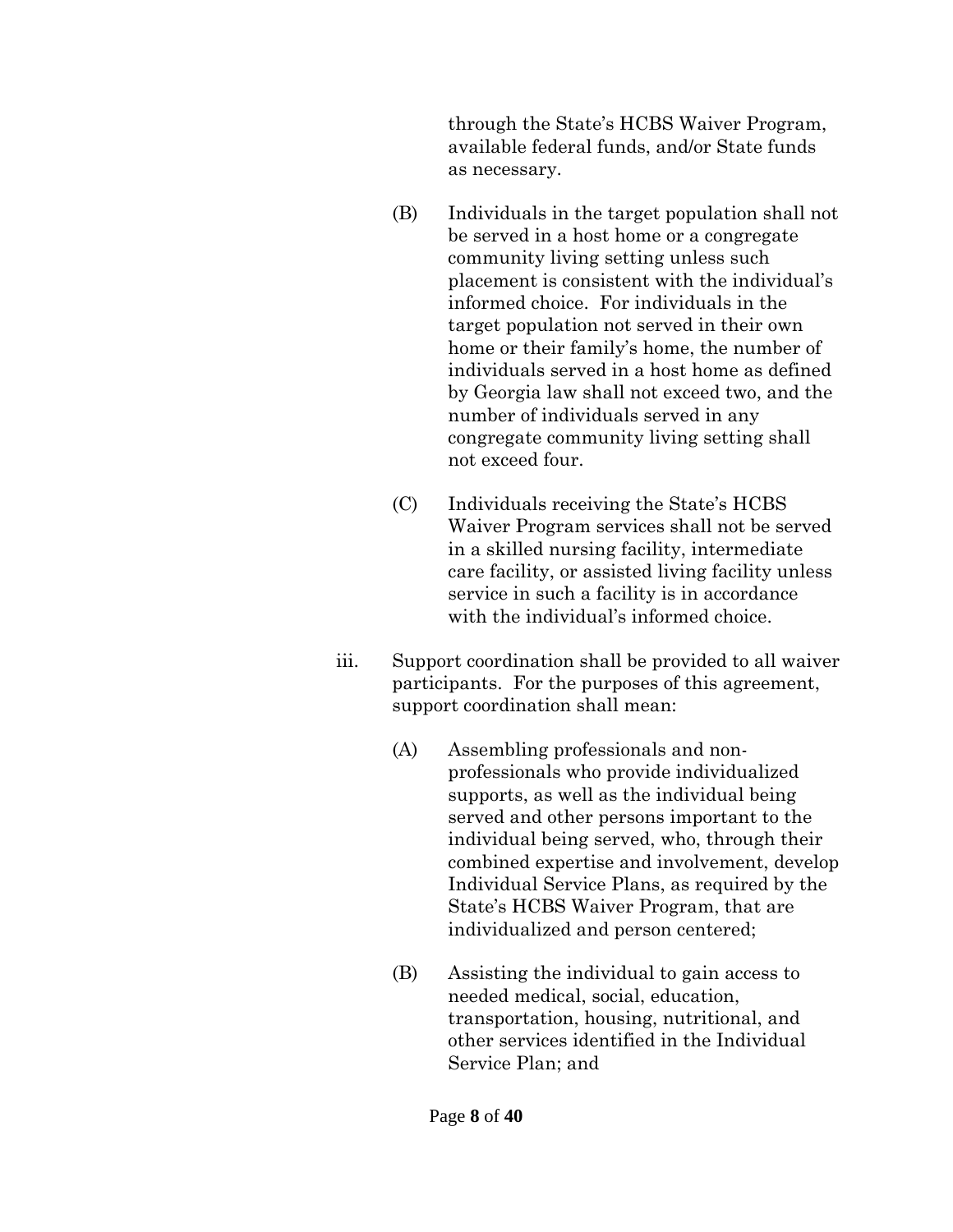- (C) Monitoring the Individual Service Plan to make additional referrals, service changes, and amendments to the plans as identified as needed.
- iv. The State may provide funding for the obligations set forth in this schedule through any legal means, including the State's current money-follows-theperson program.
- c. Crisis Response
	- i. Mobile Crisis Teams
		- (A) By July 1, 2012, the State will have six mobile crisis teams for persons with developmental disabilities.
	- ii. Crisis Respite Homes
		- (A) Crisis Respite Homes provide respite services to persons with developmental disabilities and their families. Each Crisis Respite Home will have four beds for use by individuals with developmental disabilities.
		- (B) Pursuant to the schedule set forth below, the State will establish 12 Crisis Respite Homes by July 1, 2014.
			- (1) By July 1, 2012, the State will have five Crisis Respite Homes for individuals with developmental disabilities.
			- (2) By July 1, 2013, the State will establish an additional four Crisis Respite Homes for individuals with developmental disabilities.
			- (3) By July 1, 2014, the State will establish an additional three Crisis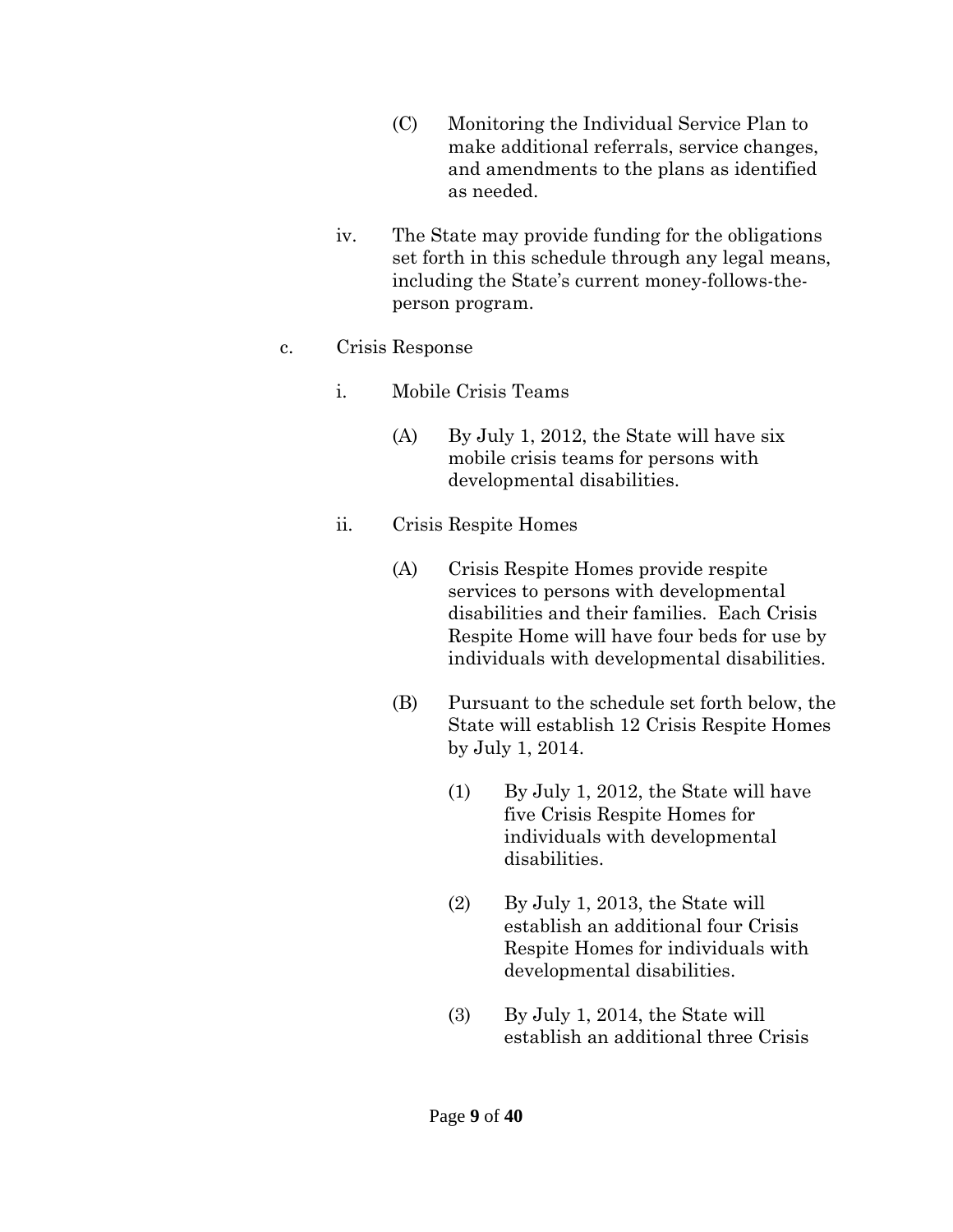Respite Homes for individuals with developmental disabilities.

- 3. Individuals with Developmental Disabilities and Forensic Status
	- a. By July 1, 2013, the State shall create a program to educate judges and law enforcement officials about community supports and services for individuals with developmental disabilities and forensic status.
	- b. Individuals with developmental disabilities and forensic status shall be included in the target population and the waivers described in this Section, if the relevant court finds that community placement is appropriate. This paragraph shall not be interpreted as expanding the State's obligations under paragraph III.A.2.b.
- 4. Assessing Quality
	- a. By July 1, 2013, the State will conduct an audit of community providers of waiver services.
	- b. By the Effective Date of this agreement, the State shall use a CMS approved Quality Improvement Organization ("QIO") or QIO-like organization to assess the quality of services by community providers.
	- c. To evaluate the provision of care by community providers of waiver services, on an annual basis, the State may:
		- i. Conduct face-to-face person centered interviews with individuals receiving developmental disability services;
		- ii. Conduct assessments of care of provider services, including support coordination agencies;
		- iii. Collect program participant feedback on the quality of the system through participation in the National Core Indicator Survey; and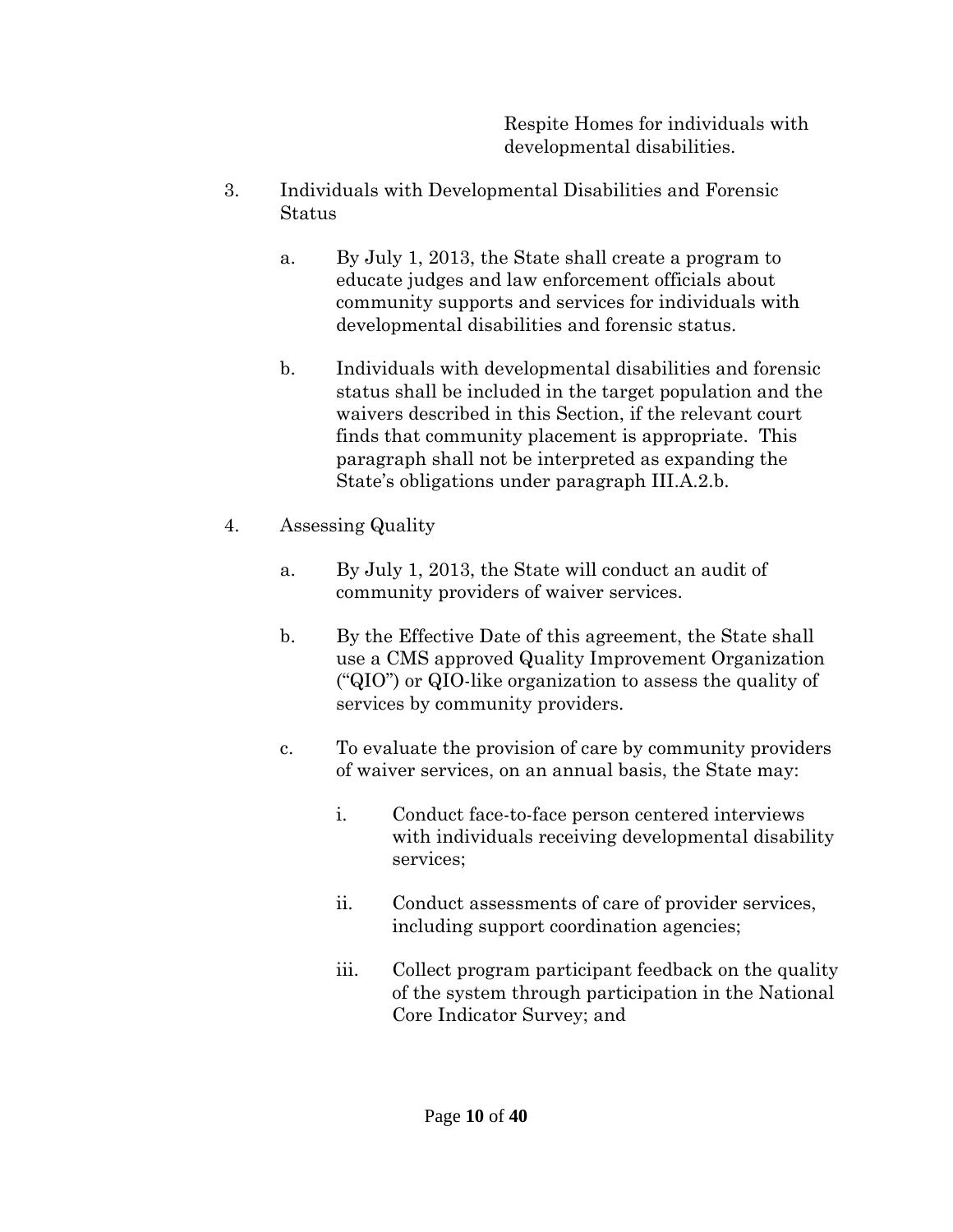- iv. Collect provider performance data through the use of specific federal and state performance indicators.
- d. The State shall assess compliance on an annual basis and shall take appropriate action based on each assessment.

## B. Serving Persons With Mental Illness In The Community

- 1. Target Population
	- a. The target population for the community services described in this Section (III.B) shall be approximately 9,000 individuals by July 1, 2015, with SPMI who are currently being served in the State Hospitals, who are frequently readmitted to the State Hospitals, who are frequently seen in Emergency Rooms, who are chronically homeless, and/or who are being released from jails or prisons.
	- b. Individuals with serious and persistent mental illness and forensic status shall be included in the target population, if the relevant court finds that community service is appropriate.
	- c. Pursuant to the VCA, the State established a Mental Health Olmstead List. The State shall ensure that all individuals on the Mental Health Olmstead List as of the Effective Date of this Agreement will, if eligible for services, receive services in the community in accordance with this Settlement Agreement by July 1, 2011. The Parties acknowledge that some individuals on the Mental Health Olmstead List are required to register as sex offenders pursuant to O.C.G.A. § 42-1-12 et seq. The Parties further acknowledge that such registration makes placement in the community more difficult. The Parties may by written consent extend the application of the date set forth in this paragraph as it applies to such individuals. The written consent described in this paragraph will not require Court approval.
	- d. The State shall include any individual in the target population who otherwise satisfies one of the eligibility criteria above and who has a co-occurring condition, such as substance abuse disorders or traumatic brain injuries.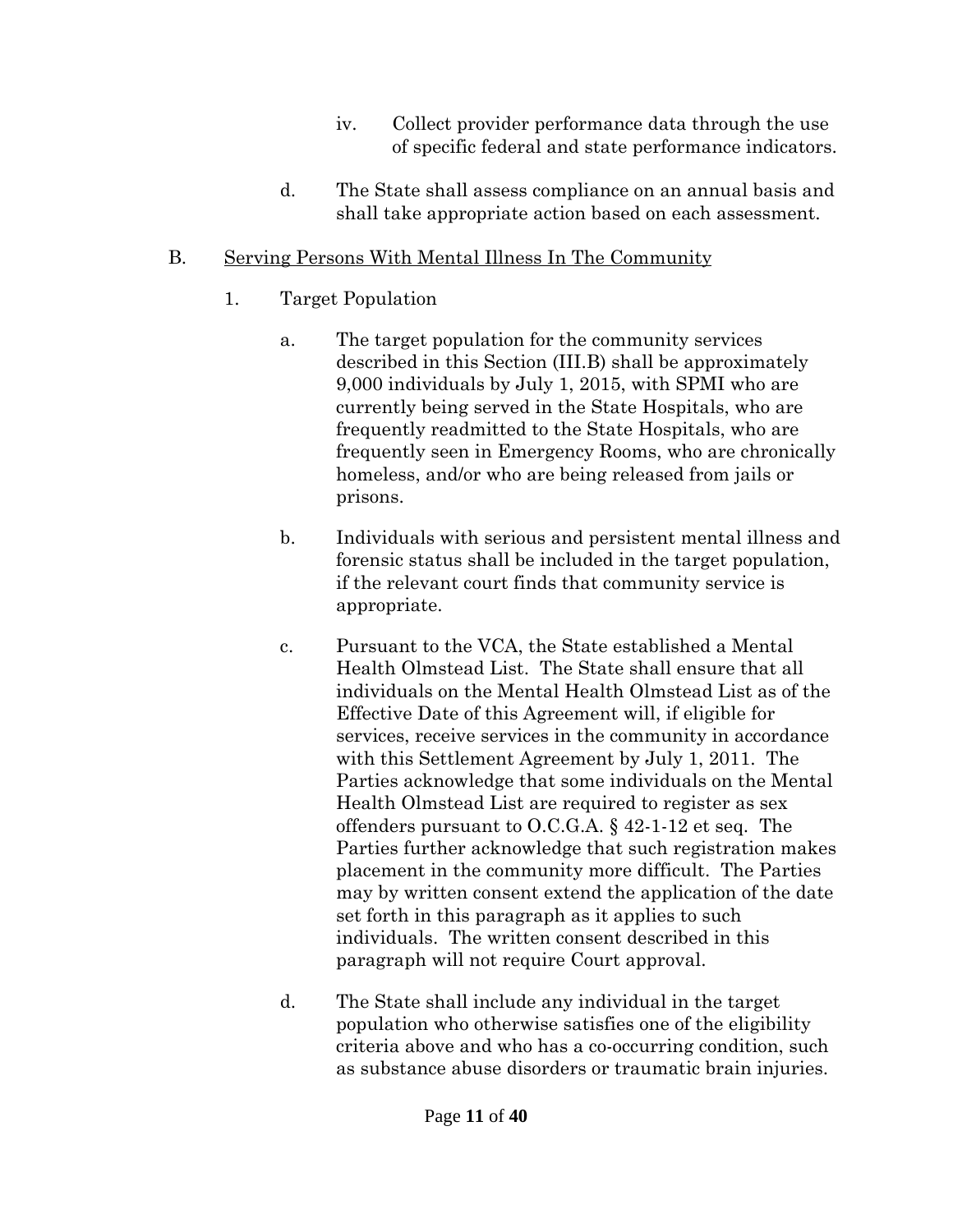- 2. To comply with this Settlement Agreement, the State shall provide the following services to individuals in the target population:
	- a. Intensive Services for Individuals with SPMI
		- i. Assertive Community Treatment ("ACT")
			- (A) ACT is a service that delivers comprehensive, individualized, and flexible treatment, support, and rehabilitation to individuals where they live and work. ACT is provided through a multidisciplinary team that shall include a psychiatrist, nurse, psychologist, social worker, substance abuse specialist, vocational rehabilitation specialist, and peer specialist. Services are highly individualized and customized, and address the constantly changing needs of the individual over time. Among the services that ACT teams provide are: case management, initial and ongoing assessments, psychiatric services, assistance with employment and housing, family support and education, substance abuse services, crisis services, and other services and supports critical to an individual's ability to live successfully in the community.
			- (B) ACT teams shall provide crisis services, including helping individuals increase their ability to recognize and deal with situations that may otherwise result in hospitalization, increase and improve their network of community and natural supports, and increase and improve their use of those supports for crisis prevention.
			- (C) ACT teams shall provide services to promote the successful retention of housing, including peer support, and services designed to improve daily living skills, socialization, and illness self-management.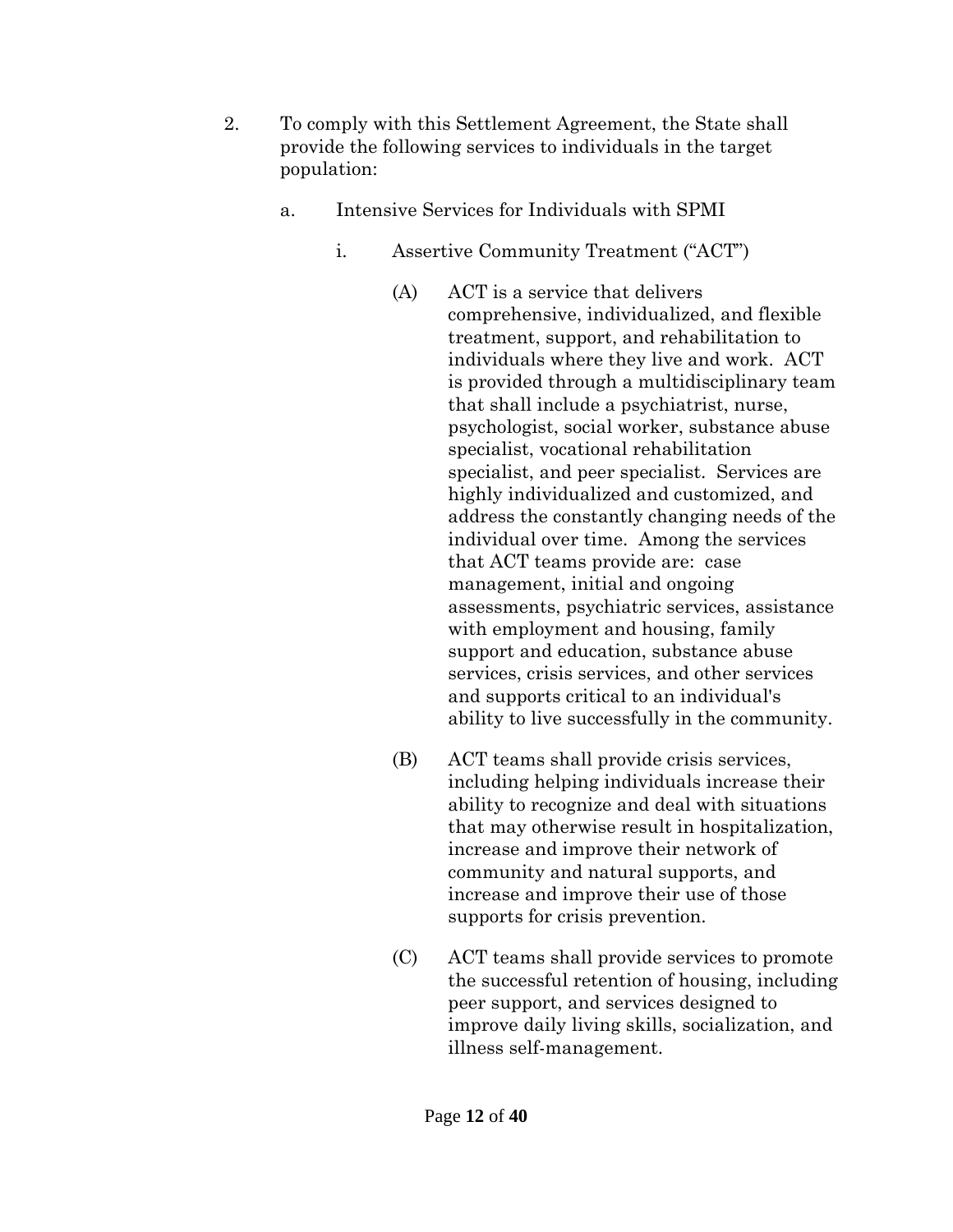- (D) ACT teams who serve individuals with co-occurring substance abuse disorders shall provide substance abuse treatment and referral services to those individuals. Such ACT teams shall include on their staff a clinician with substance abuse expertise.
- (E) ACT services shall be available 24 hours per day, 7 days per week.
- (F) The number of individuals served by an ACT team shall be no more than 10 individuals per ACT team member. ACT teams shall be comprised of 7 to 10 team members, with at least one member being a peer specialist.
- (G) All ACT teams will operate with fidelity to the Dartmouth Assertive Community Treatment model.
- (H) By July 1, 2013, the State shall have 22 ACT teams according to the following schedule:
	- (1) By July 1, 2011, the State shall have 18 ACT teams.
	- (2) By July 1, 2012, the State shall have 20 ACT teams.
	- (3) By July 1, 2013, the State shall have 22 ACT teams.
- ii. Community Support Teams ("CSTs")
	- (A) CSTs have at least three team members, including a nurse, certified peer specialist, and one to two paraprofessionals. CSTs provide services in the individual's own home and ensure that community resources needed for the individual to remain in the community are in place. CST will be provided in areas of the State with lower population density than is needed for ACT, in professional workforce shortage areas, or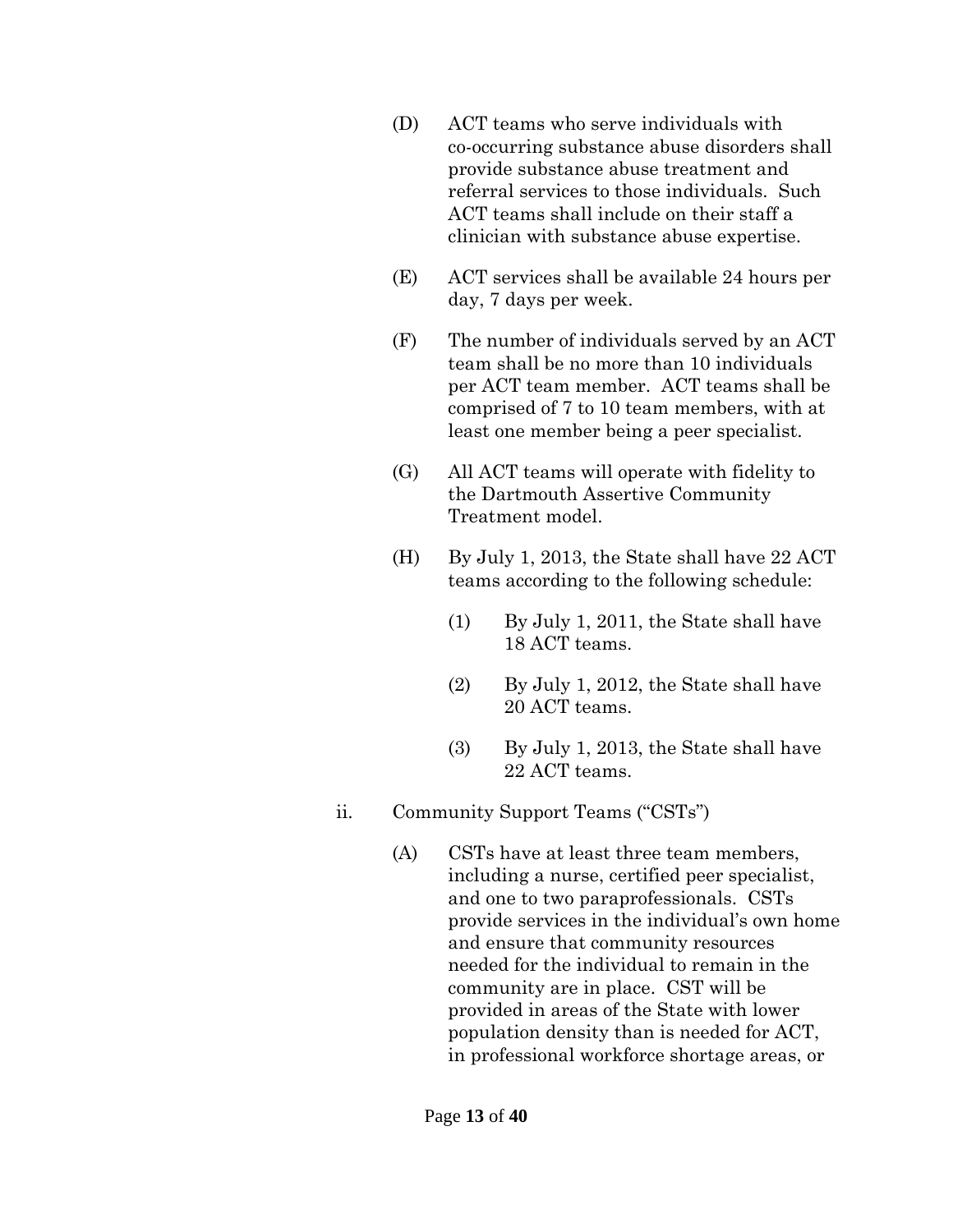in areas to complement existing ACT services.

- (B) CSTs will have a staff to client ratio of 1 to 20 in rural areas and 1 to 30 in urban areas.
- (C) By July 1, 2014, the State shall have eight CSTs pursuant to the following schedule:
	- (1) By July 1, 2012, the State will have two CSTs.
	- (2) By July 1, 2013, the State will have four CSTs.
	- (3) By July 1, 2014, the State will have eight CSTs.
- iii. Intensive Case Management ("ICM")
	- (A) ICM teams provide coordination of treatment and support services for individuals in the target population. Oversight of paraprofessionals delivering ICM is provided by a licensed mental health professional. ICM teams assist individuals with SPMI in accessing community resources.
	- (B) Each ICM teams is comprised of 10 case fulltime case managers and one full-time supervisor.
	- (C) ICM teams will have a staff to client ration of 1 to 20 in rural areas and 1 to 30 in urban areas.
	- (D) By July 1, 2015, the State shall have 14 ICM Teams according to the following schedule:
		- (1) By July 1, 2011, the State will have one ICM team.
		- (2) By July 1, 2012, the State will have two ICM teams.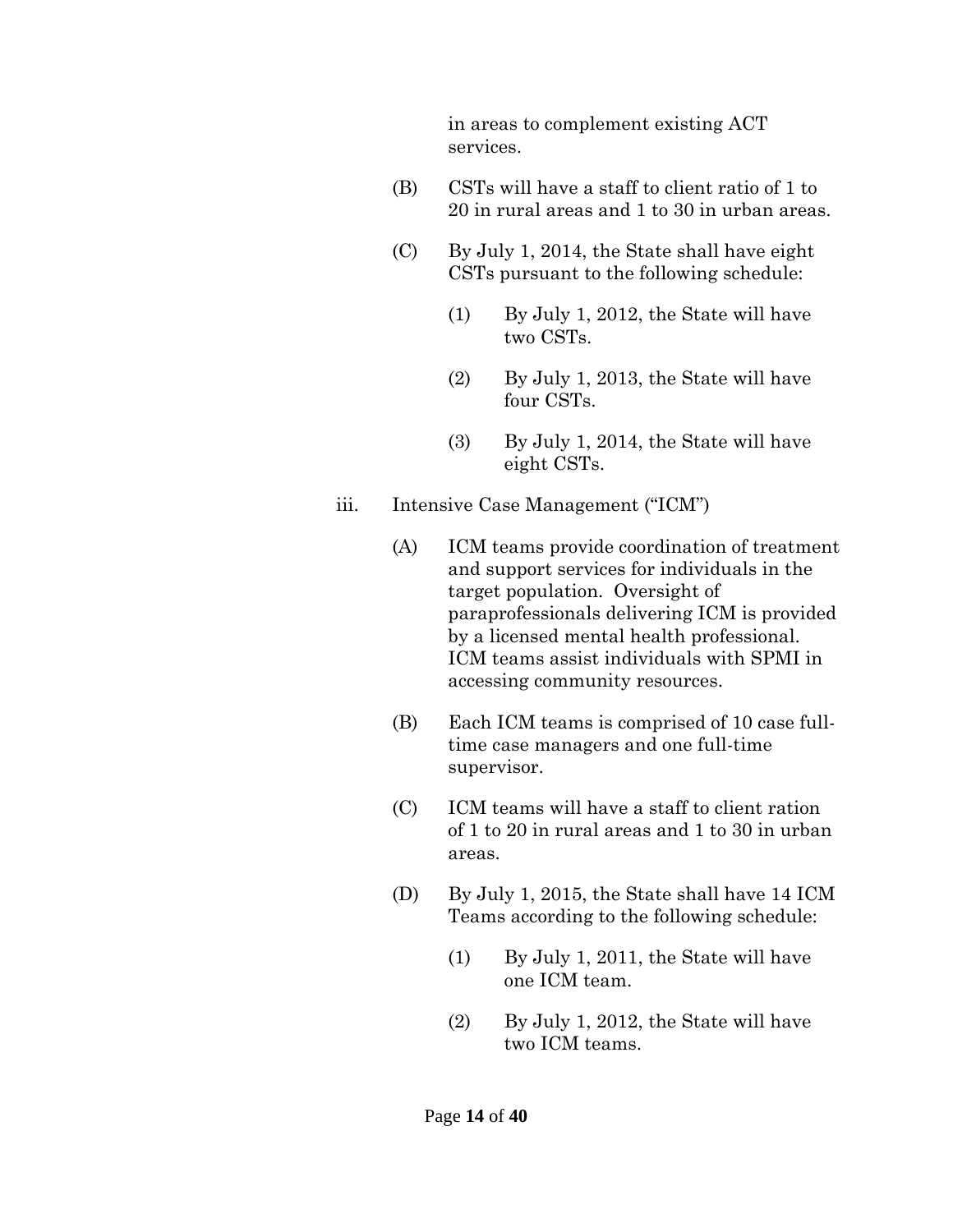- (3) By July 1, 2013, the State will have three ICM teams.
- (4) By July 1, 2014, the State will have eight ICM teams.
- (5) By July 1, 2015, the State will have 14 ICM teams.
- iv. Case Management Services
	- (A) Case Management Services provides coordination of treatment and support services for individuals in the target population who need ongoing support in order to maintain services and supports that are in place.
	- (B) Each Case Management Service provider will have a 1 to 50 client to staff ratio.
	- (C) By July 1, 2015, the State shall have 45 Case Management service providers according to the following schedule:.
		- (1) By July 1, 2012, the State will have five Case Management service providers.
		- (2) By July 1, 2013, the State will have 15 Case Management service providers.
		- (3) By July 1, 2014, the State will have 25 Case Management service providers.
		- (4) By July 1, 2015, the State will have 45 Case Management service providers.
- b. Crisis Services for Individuals with SPMI.
	- i. Crisis Service Centers ("CSCs")
		- (A) Crisis Service Centers provide walk-in psychiatric and counseling services by licensed professionals in a center that is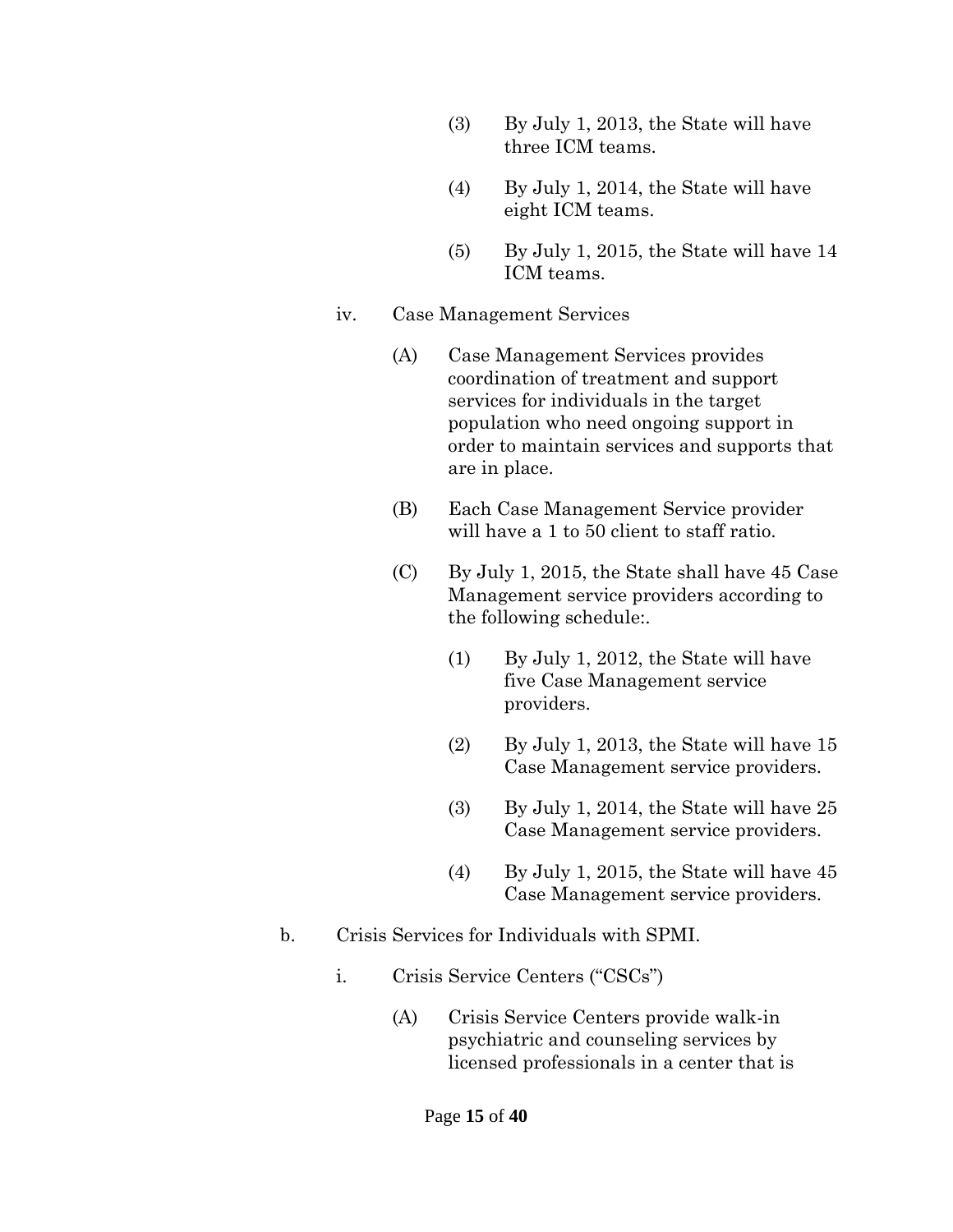clinically staffed 24 hours per day, 7 days per week, to receive individuals in crisis, including individuals with co-occurring substance abuse disorders, and to assess and provide services and support, including referrals.

- (B) By July 1, 2015, the State agrees to establish a total of six CSCs according to the following schedule:
	- (1) By July 1, 2013, the State will establish one CSC.
	- (2) By July 1, 2014, the State will establish an additional two CSCs.
	- (3) By July 1, 2015, the State will establish an additional three CSCs.
- ii. Crisis Stabilization Programs ("CSPs")
	- (A) CSPs are community-based residential services operated by community providers that provide psychiatric stabilization and detoxification services as an alternative to psychiatric hospitalization. They are located off the grounds of the State Hospitals. New CSPs will have 16 beds each.
	- (B) By July 1, 2014, the State will establish a total of three additional CSPs according to the following schedule:
		- (1) The State will establish one CSP by July 1, 2012.
		- (2) The State will establish an additional CSP by July 1, 2013.
		- (3) The State will establish an additional CSP by July 1, 2014.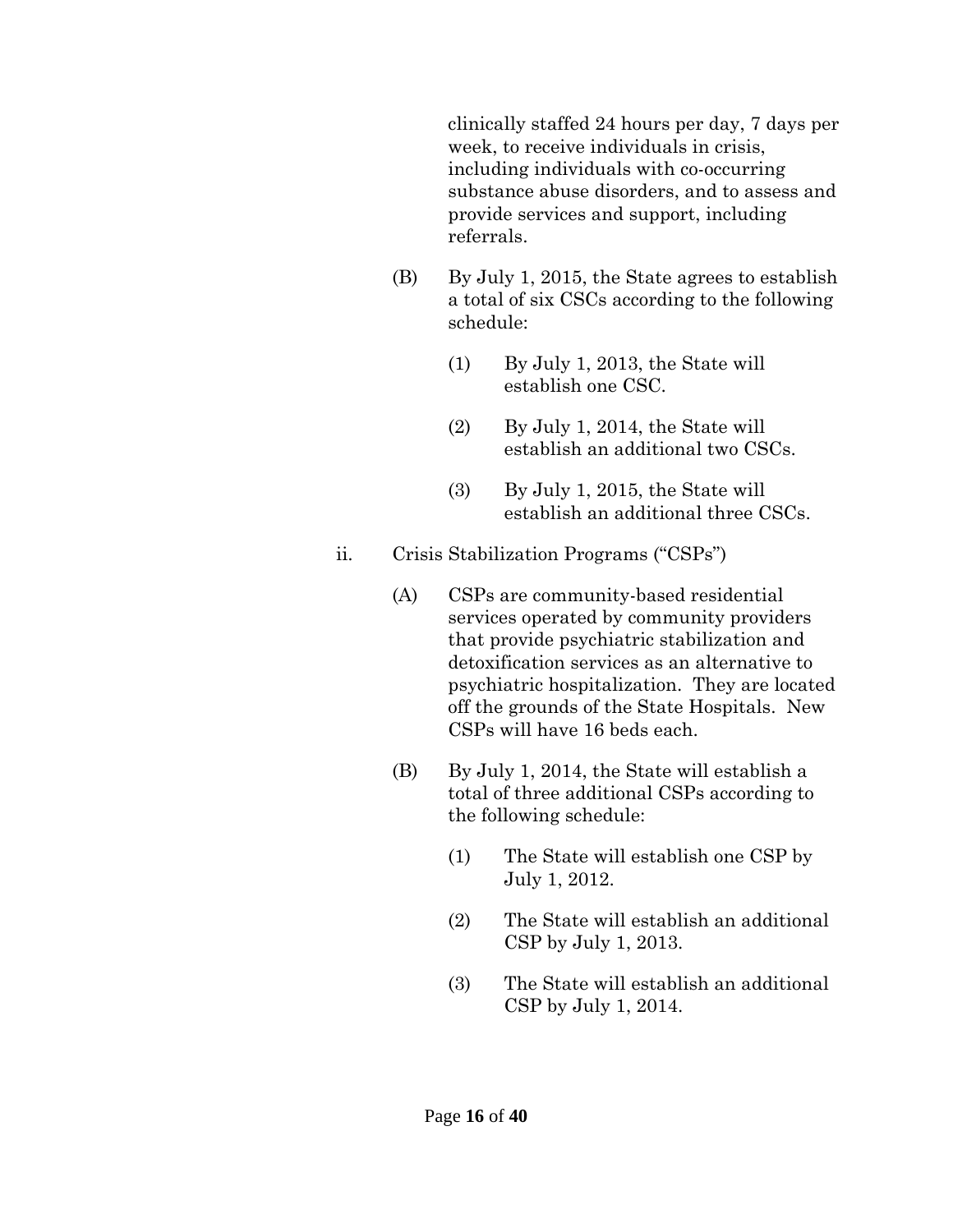- iii. Community Hospital Beds
	- (A) Beginning on July 1, 2011, the State shall retain funding for 35 beds in non-State community hospitals without regard as to whether such hospitals are freestanding psychiatric hospitals or general, acute care hospitals.
- iv. Crisis line
	- (A) The State shall operate a toll-free statewide telephone system for persons to access information about resources in the community to assist with a crisis ("Crisis Call Center"). Such assistance includes providing advice and facilitating the delivery of mental health services.
	- (B) The Crisis Call Center shall be staffed by skilled professionals 24 hours per day, 7 days per week, to assess, make referrals, and dispatch available mobile services. The Crisis Call Center shall promptly answer and respond to all crisis calls.
- v. Mobile Crisis Services
	- (A) Mobile crisis services shall respond to crises anywhere in the community (e.g., homes or hospital emergency rooms) 24 hours per day, 7 days per week. The services shall be provided by clinical staff members trained to provide emergency services and shall include clinical staff members with substance abuse expertise and, when available, a peer specialist.
	- (B) Mobile crisis services shall be developed according to the following schedule:
		- (1) By July 1, 2013, the State shall have mobile crisis services within 91 of 159 counties, with an average annual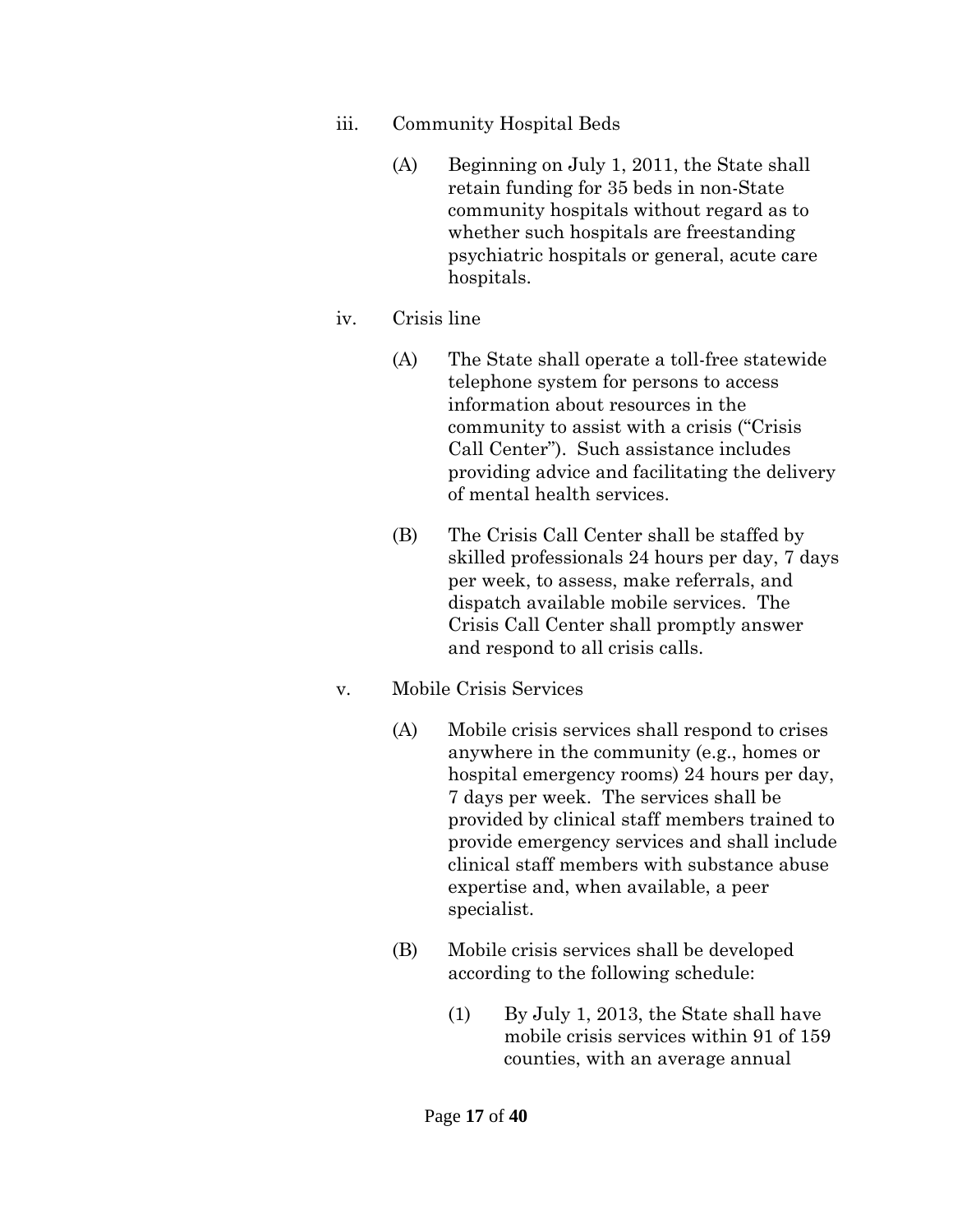response time of 1 hour and 10 minutes or less.

- (2) By July 1, 2014, the State shall have mobile crisis services within 126 of 159 counties, with an average annual response time of 1 hour and 5 minutes or less.
- (3) By July 1, 2015, the State shall have mobile crisis services within all 159 of 159 counties, with an average annual response time of 1 hour or less.
- vi. Crisis Apartments
	- (A) Crisis apartments, located in community settings off the grounds of the State Hospitals and staffed by paraprofessionals and, when available, peer specialists, shall serve as an alternative to crisis stabilization programs and to psychiatric hospitalization.
	- (B) Each crisis apartment will have capacity to serve two individuals with SPMI.
	- (C) By July 1, 2015, the State will establish a total of 18 crisis apartments according to the following schedule:
		- (1) By July 1, 2013, the State will provide six crisis apartments.
		- (2) By July 1, 2014, the State will provide 12 crisis apartments.
		- (3) By July 1, 2015, the State will provide 18 crisis apartments.
- c. Housing Supports for Individuals with SPMI.
	- i. Supported Housing is assistance, including psychosocial supports, to persons with SPMI in the target population that will assist such individuals in attaining and maintaining safe and affordable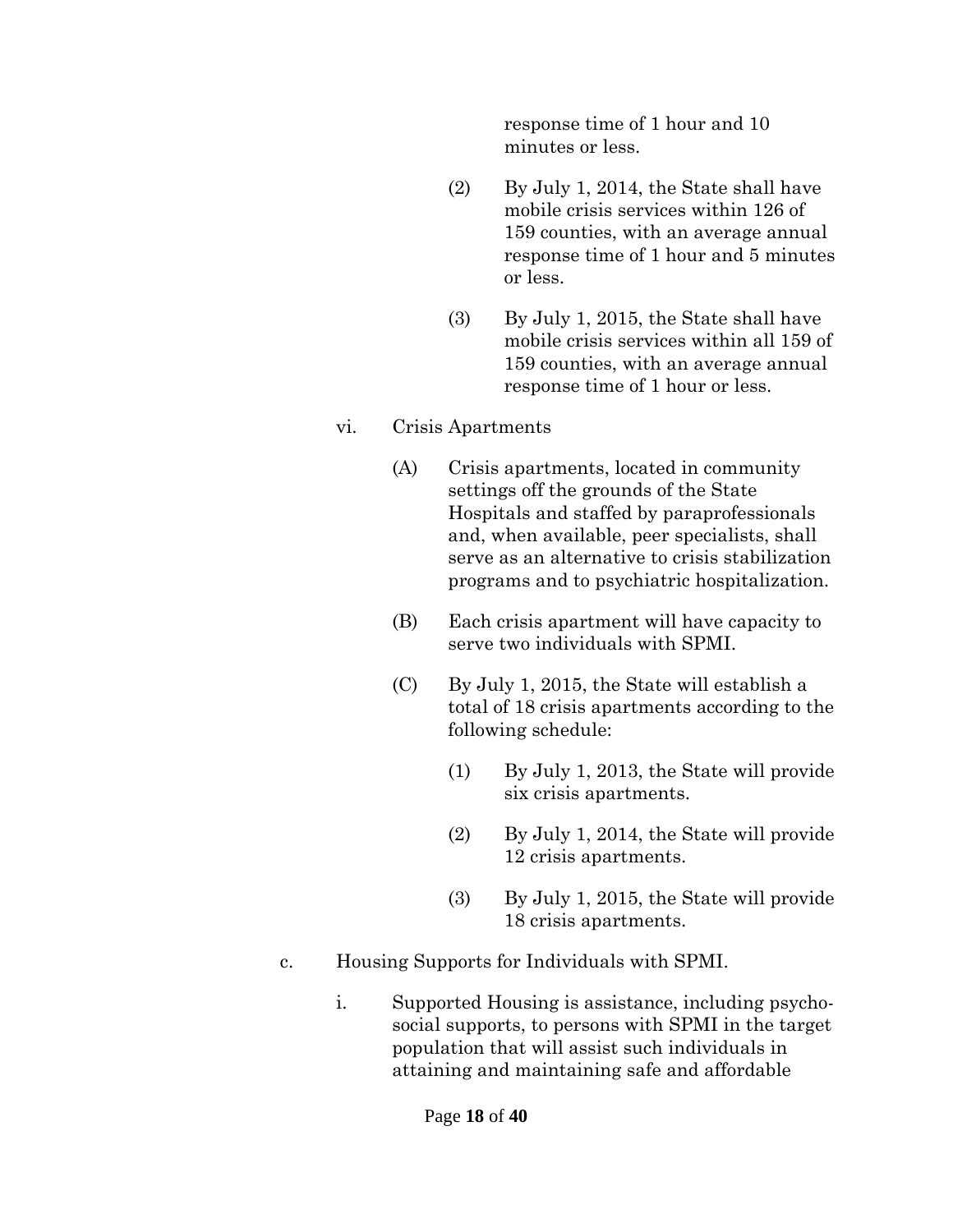housing and support their integration into the community. Supported Housing includes integrated permanent housing with tenancy rights, linked with flexible community-based services that are available to consumers when they need them, but are not mandated as a condition of tenancy.

- (A) Supported Housing includes scattered-site housing as well as apartments clustered in a single building. By July 1, 2015, 50% of Supported Housing units shall be provided in scattered-site housing, which requires that no more than 20% of the units in one building, or no more than two units in one building (whichever is greater), may be used to provide Supported Housing under this agreement. Personal care homes shall not qualify as scattered-site housing.
- (B) It is the intent of the parties that approximately 60% of persons in the target population receiving scattered-site Supported Housing will reside in a twobedroom apartment, and that approximately 40% of persons in the target population receiving scattered-site Supported Housing will reside in a one-bedroom apartment. Provided, however, nothing in Section III.B.2.c shall require the State to forego federal funding or federal programs to provide housing for persons in the target population with SPMI.
- (C) Bridge Funding includes the provision of deposits, household necessities, living expenses, and other supports during the time needed for a person to become eligible and a recipient of federal disability or other supplemental income.
- ii. Schedules:
	- (A) By July 1, 2015, the State will have capacity to provide Supported Housing to any of the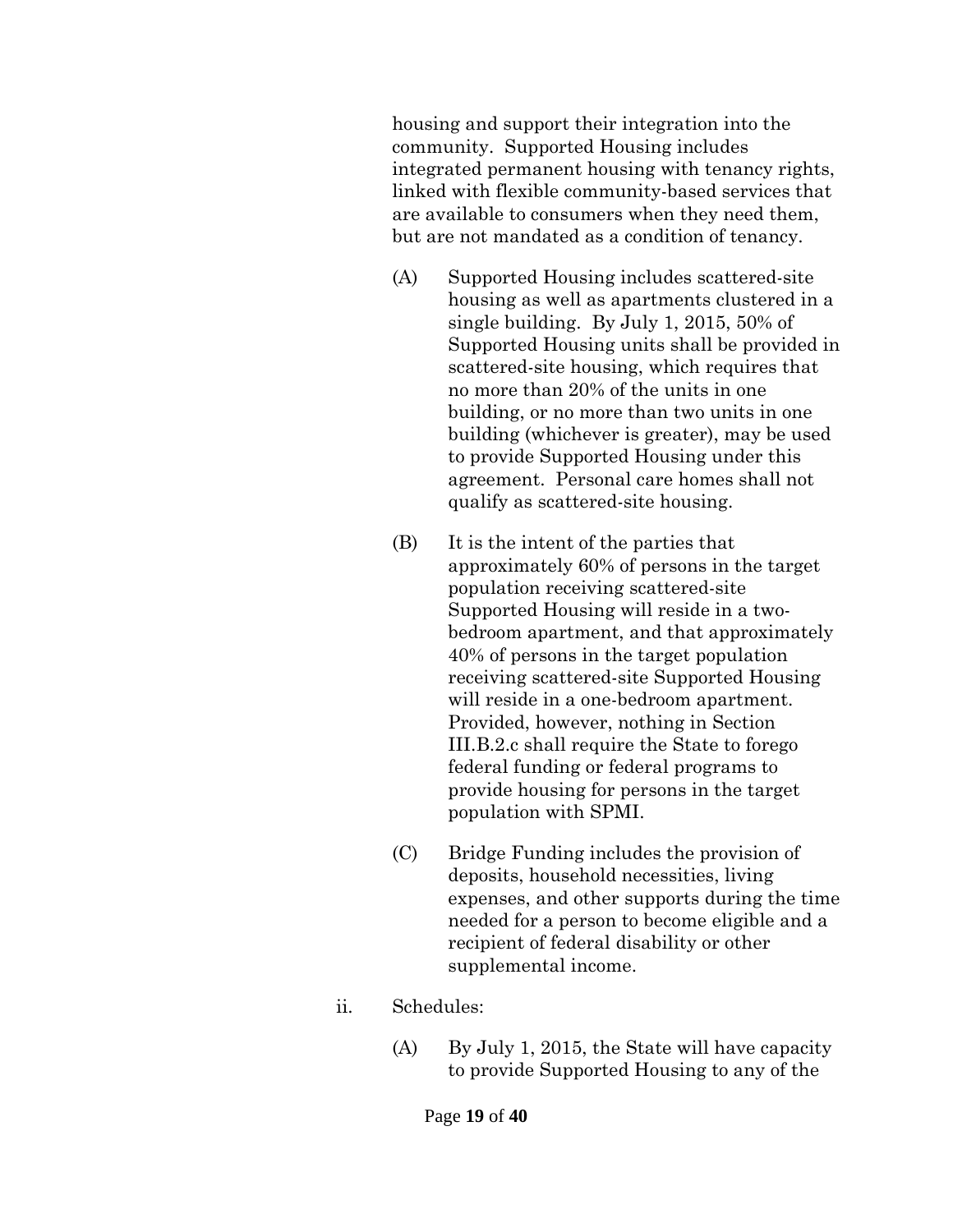9,000 persons in the target population who need such support. The Supported Housing required by this provision may be in the form of assistance from the Georgia Department of Community Affairs, the federal Department of Housing and Urban Development, and from any other governmental or private source.

- (B) The State will provide housing supports for approximately 2,000 individuals in the target population with SPMI that are deemed ineligible for any other benefits pursuant to the following schedule:
	- (1) By July 1, 2011, the State will provide a total of 100 supported housing beds.
	- (2) By July 1, 2012, the State will provide a total of 500 supported housing beds.
	- (3) By July 1, 2013, the State will provide a total of 800 supported housing beds.
	- (4) By July 1, 2014, the State will provide a total 1,400 supported housing beds.
	- (5) By July 1, 2015, the State will provide a total 2,000 supported housing beds.
- (C) The State will provide Bridge Funding for up to 1800 individuals in the target population with SPMI pursuant to the following schedule:
	- (1) By July 1, 2011, the State will provide Bridge Funding for 90 individuals with SPMI. The State will also commence taking reasonable efforts to assist persons with SPMI to qualify in a timely manner for eligible supplemental income.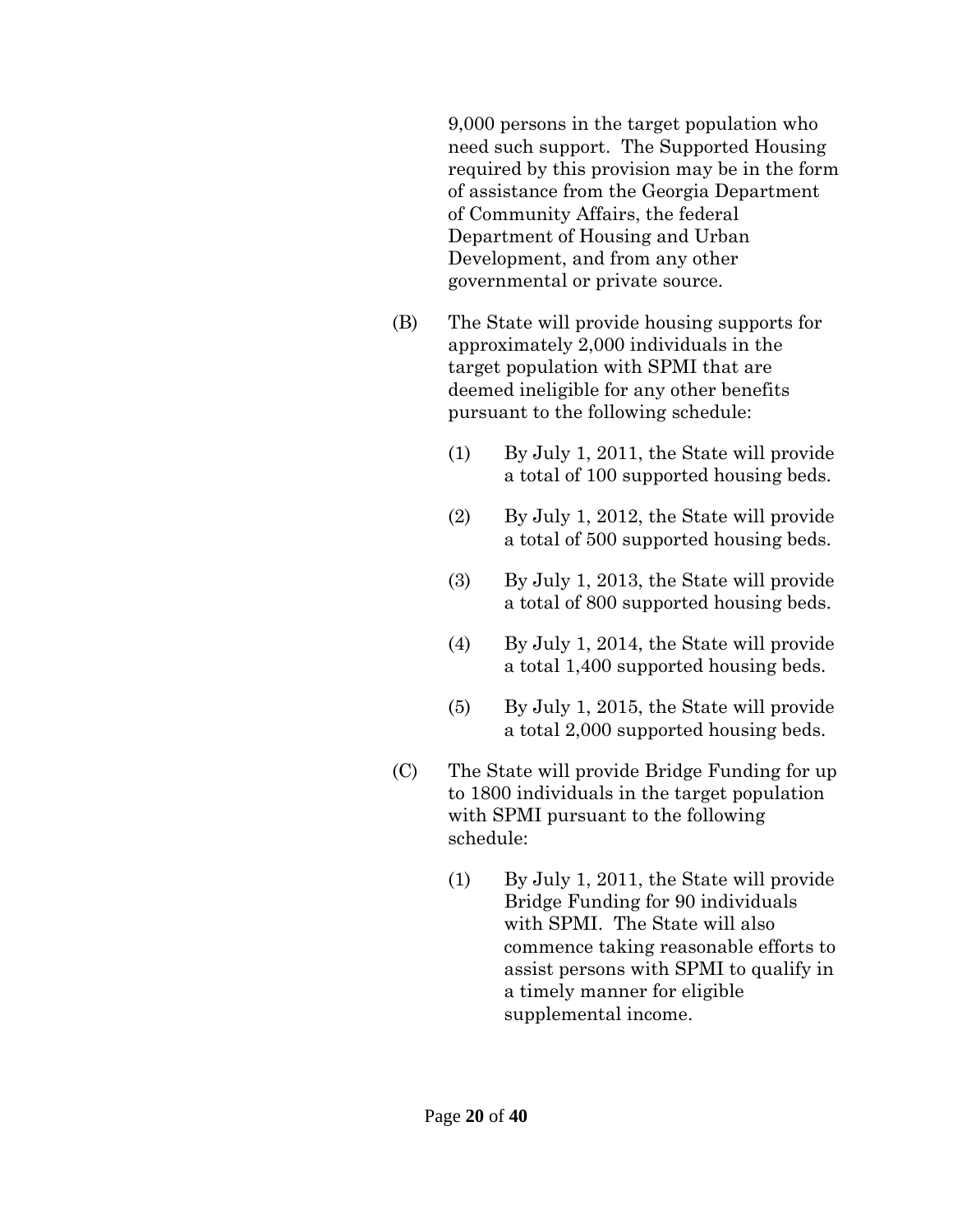- (2) By July 1, 2012, the State will provide Bridge Funding for 360 individuals with SPMI.
- (3) By July 1, 2013, the State will provide Bridge Funding for 270 individuals with SPMI.
- (4) By July 1, 2014, the State will provide Bridge Funding for 540 individuals with SPMI.
- (5) By July 1, 2015, the State will provide Bridge Funding for 540 individuals with SPMI.

#### d. Supported Employment

- i. Supported Employment will be operated according to an evidence-based supported employment model, and it will be assessed by an established fidelity scale such as the scale included in the Substance Abuse and Mental Health Administration ("SAMHSA") supported employment tool kit.
- ii. Enrollment in congregate programs shall not constitute Supported Employment.
- iii. Pursuant to the following schedule, the State shall provide Supported Employment services to 550 individuals with SPMI by July 1, 2015.
	- (A) By July 1, 2011, the State shall provide Supported Employment services to 70 individuals with SPMI.
	- (B) By July 1, 2012, the State shall provide Supported Employment services to 170 individuals with SPMI.
	- (C) By July 1, 2013, the State shall provide Supported Employment services to 440 individuals with SPMI.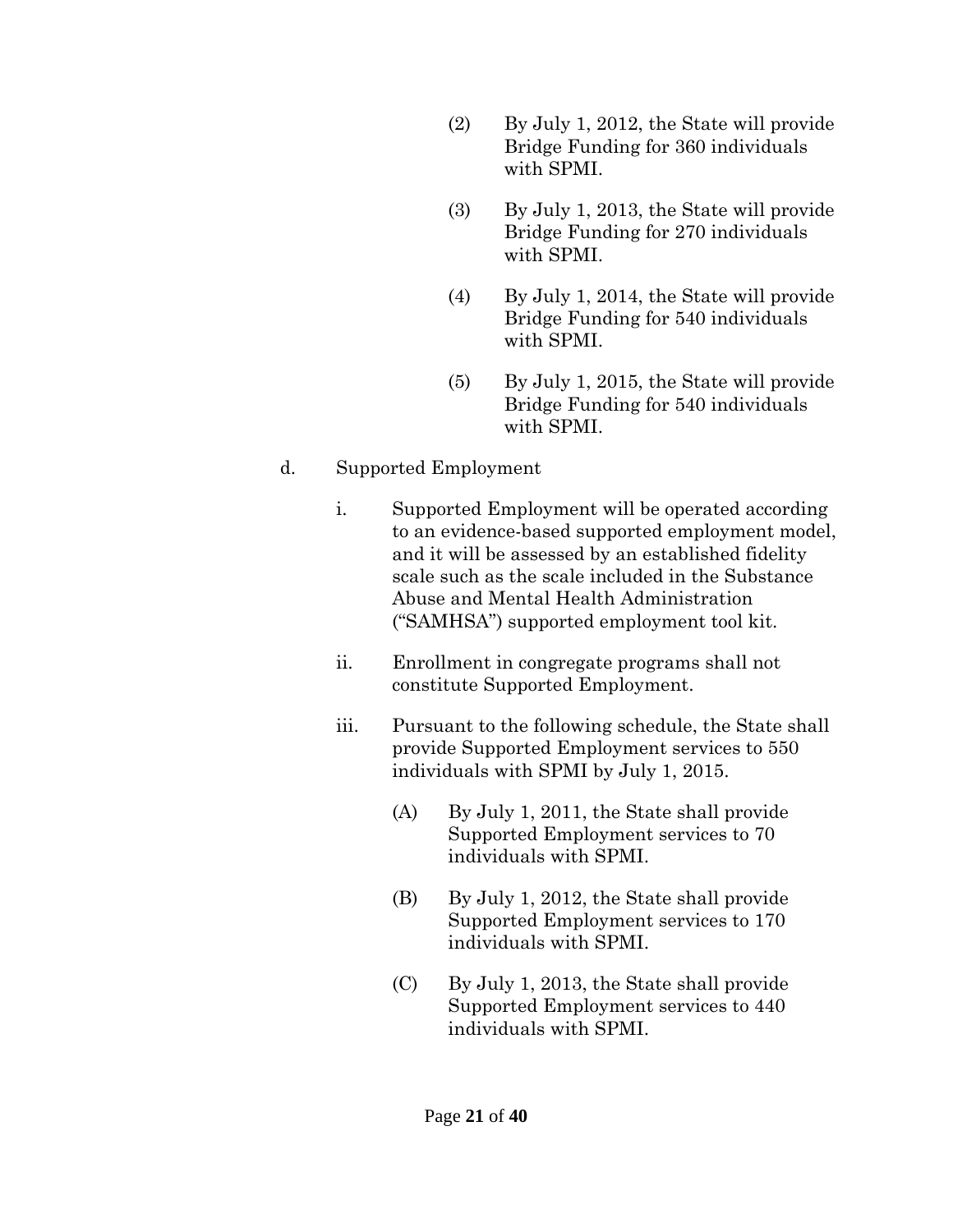- (D) By July 1, 2014, the State shall provide Supported Employment services to 500 individuals with SPMI.
- (E) By July 1, 2015, the State shall provide Supported Employment services to 550 individuals with SPMI.
- e. Peer Support Services
	- i. Peer Support Services are delivered by peers to improve an individual's community living skills, including their ability to cope with and manage symptoms and to develop and utilize existing community supports. Peer support services may be provided by face-to-face or telephone contact and include outreach, wellness training, and training in self-advocacy.
	- ii. In addition to the peer support services provided by ACT and CST teams, the State will make Peer Support services available to up to an additional 835 individuals with SPMI pursuant to the following schedule:
		- (A) By July 1, 2012, the State shall provide Peer Support services to up to 235 individuals with SPMI.
		- (B) By July 1, 2013, the State shall provide Peer Support services to up to 535 individuals with SPMI.
		- (C) By July 1, 2014, the State shall provide Peer Support services to up to 835 individuals with SPMI.
	- iii. Peer Support availability will be measured by providing funding allow on average 1.5 trips per week per consumer.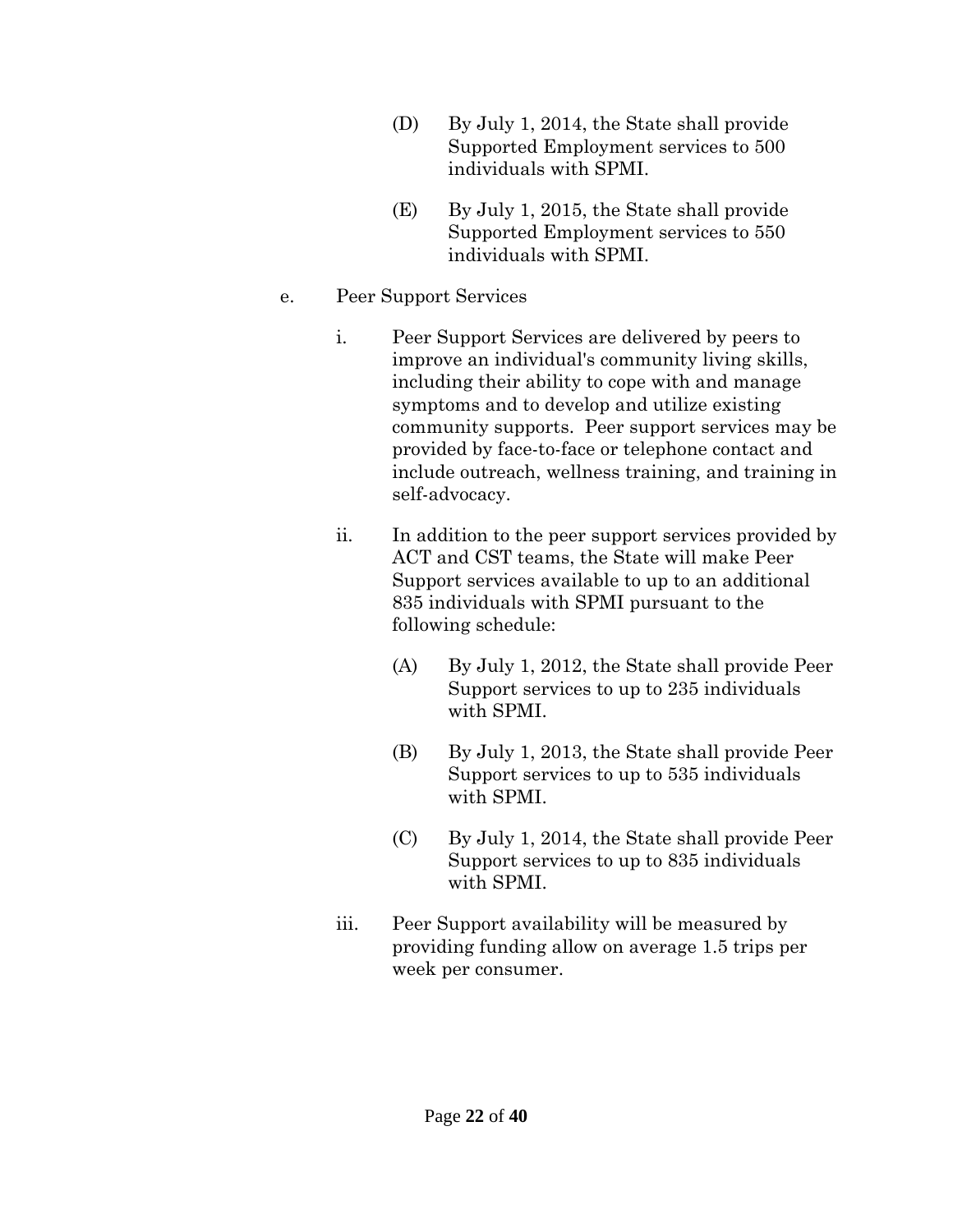- C. Services in the Community
	- 1. Individuals under the age of 18 shall not be admitted to, or otherwise served, in the State Hospitals or on State Hospital grounds, unless the individual meets the criteria for emancipated minor, as set forth in Article 6 of Title 15, Chapter 11 of the Georgia Code, O.C.G.A. §§ 15-11-200 et seq.
	- 2. Individuals in the target population with developmental disabilities and/or serious and persistent mental illness shall not be transferred from one institutional setting to another or from a State Hospital to a skilled nursing facility, intermediate care facility, or assisted living facility unless consistent with the individual's informed choice or is warranted by the individual's medical condition. Provided, however, if the State is in the process of closing all units of a certain clinical service category at a State Hospital, the State may transfer an individual from one institutional setting to another if appropriate to that individual's needs. Further provided that the State may transfer individuals in State Hospitals with developmental disabilities who are on forensic status to another State Hospital if appropriate to that individual's needs. The State may not transfer an individual from one institutional setting to another more than once.
	- 3. Oversight of Community Service Boards and/or Community Providers
		- a. By January 1, 2012, the State shall:
			- i. Establish the responsibilities of community service boards and/or community providers through contract, letter of agreement, or other agreement, including but not limited to the community service boards' and/or community providers' responsibilities in developing and implementing transition plans.
			- ii. Identify qualified providers through a certified vendor or request for proposal process or other manner consistent with DBHDD policy or State law, including providers in geographically diverse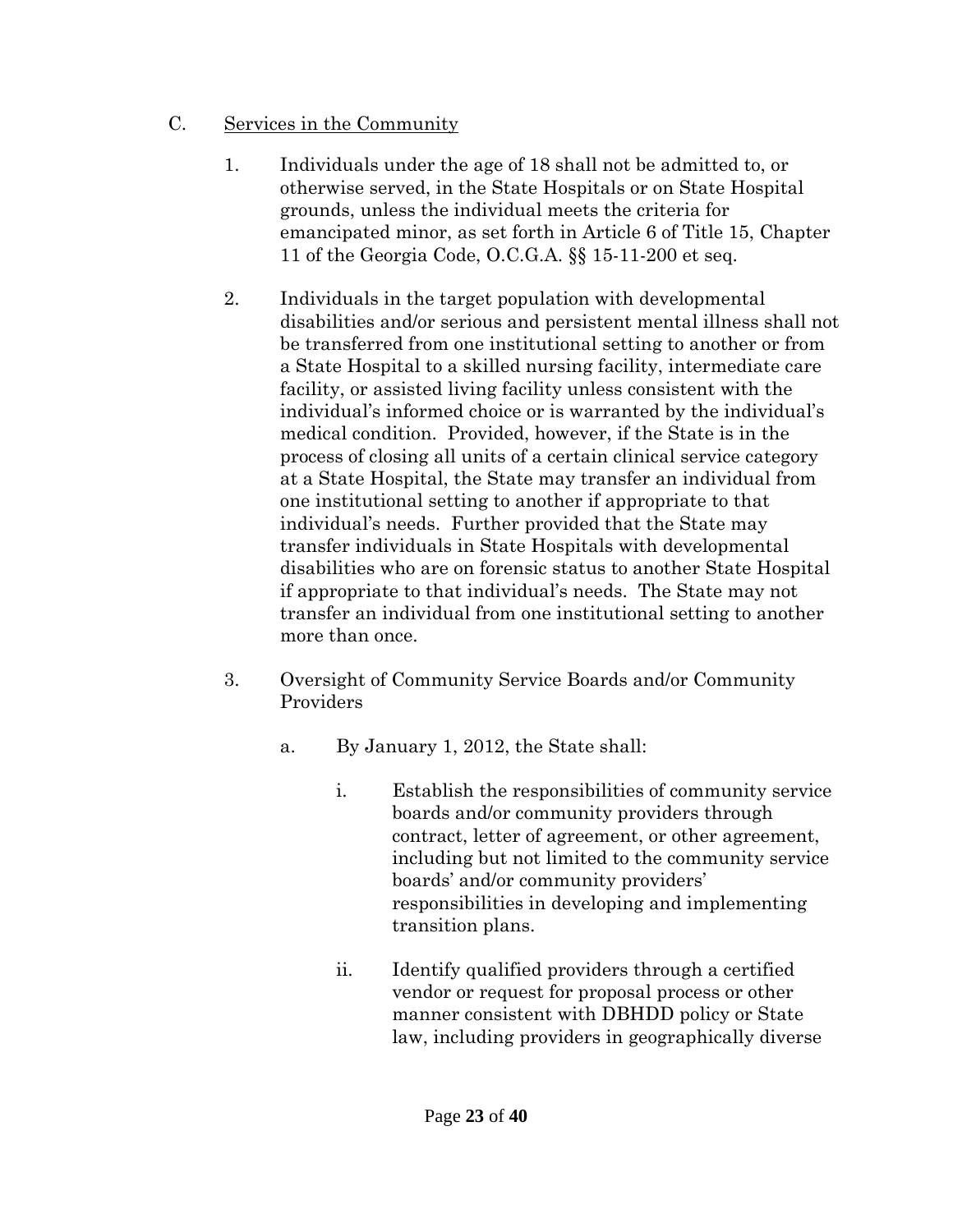areas of the State consistent with the needs of the individuals covered by this Agreement.

- iii. Perform a cost rate study of provider reimbursement rates.
- iv. Require community service boards and/or community providers to develop written descriptions of services it can provide, in consultation with community stakeholders. The community stakeholders will be selected by the community services boards and/or community providers.
- v. Require and/or provide training to community service boards and/or community providers so that services can be maintained in a manner consistent with this Agreement.
- vi. Utilize contract management and corrective action plans to achieve the goals of this Agreement and of State agencies.
- b. Beginning on January 1, 2012 and on at least an annual basis, the State shall perform a network analysis to assess the availability of supports and services in the community.
- c. No provision of this Agreement shall provide a basis of liability against the State for the tortious acts or omissions of community service boards and/or community providers.

## D. Transition Planning

1. By July 1, 2011, the State shall have at least one case manager and by July 1, 2012, at least one transition specialist per State Hospital to review transition planning for individuals who have challenging behaviors or medical conditions that impede their transition to the community, including individuals whose transition planning team cannot agree on a transition plan or does not recommend that the individual be discharged. The transition specialists will also review all transition plans for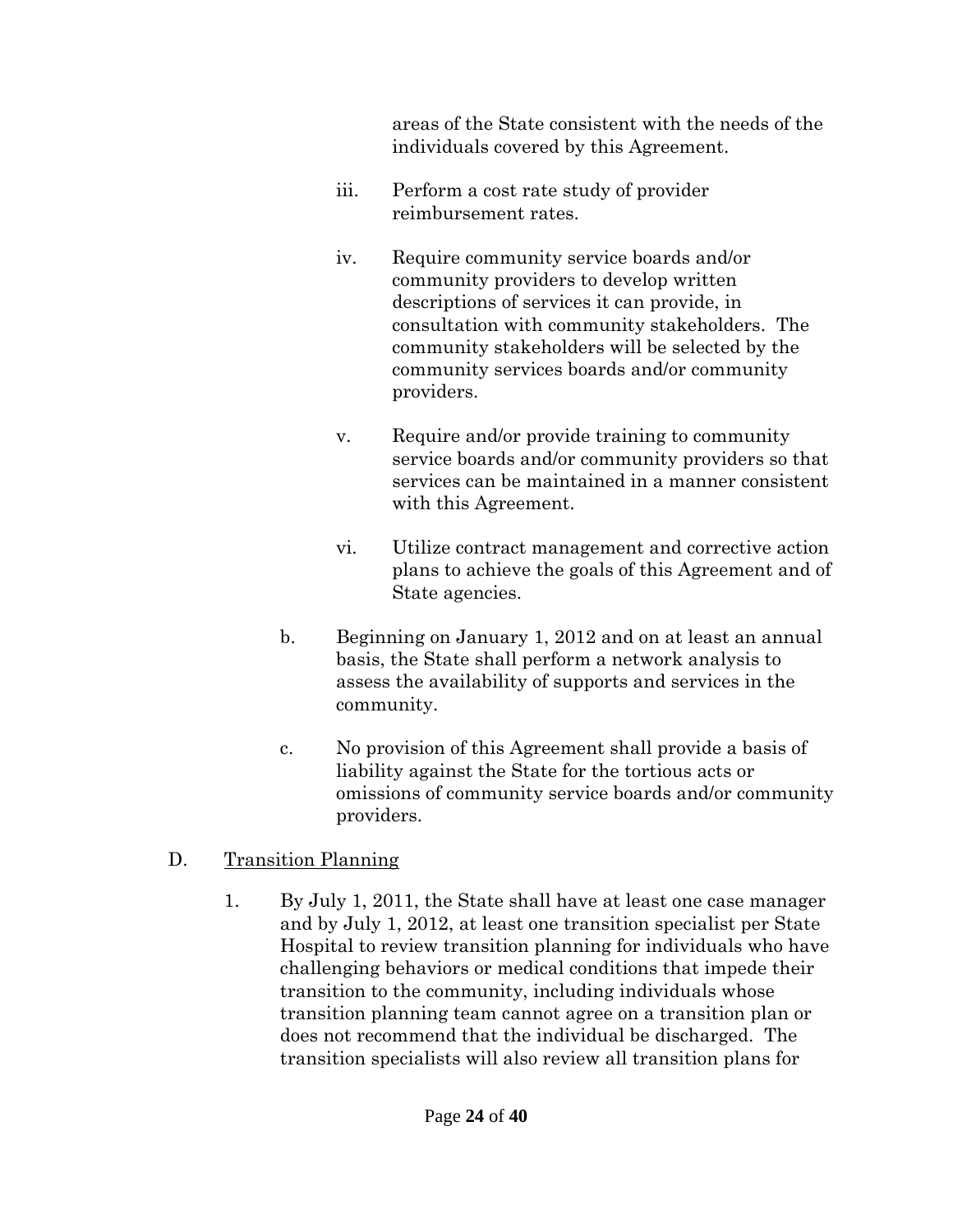individuals who have been in a State Hospital for more than 45 days.

- 2. The Transition Specialists will coordinate with State Hospital staff, the appropriate regional office, and the individual's choice of community provider(s) in the development of a transition plan for these individuals and in the moving of individuals to the community.
- 3. Planning for transition to the community
	- a. For persons identified in the developmental disability and mental illness target populations of this Settlement Agreement, planning for transition to the community shall be the responsibility of the appropriate regional office and shall be carried out through collaborative engagement with the discharge planning process of the State Hospitals and provider(s) chosen by the individual or the individual's guardian where required.
	- b. The regional office shall maintain and provide to the State Hospital a detailed list of all community providers, including all services offered by each provider, to be utilized to identify providers capable of meeting the needs of the individual in the community, and to provide each individual with a choice of providers when possible.
	- c. The regional office shall assure that, once identified and selected by the individual, community service boards and/other community providers shall actively participate in the transition plan (to include the implementation of the plan for transition to the community).
	- d. The community service boards and/or community providers shall be held accountable for the implementation of that portion of the transition plan for which they are responsible to support transition of the individual to the community.

# IV. Quality Management

A. By January 1, 2012, the State shall institute a quality management system regarding community services for the target populations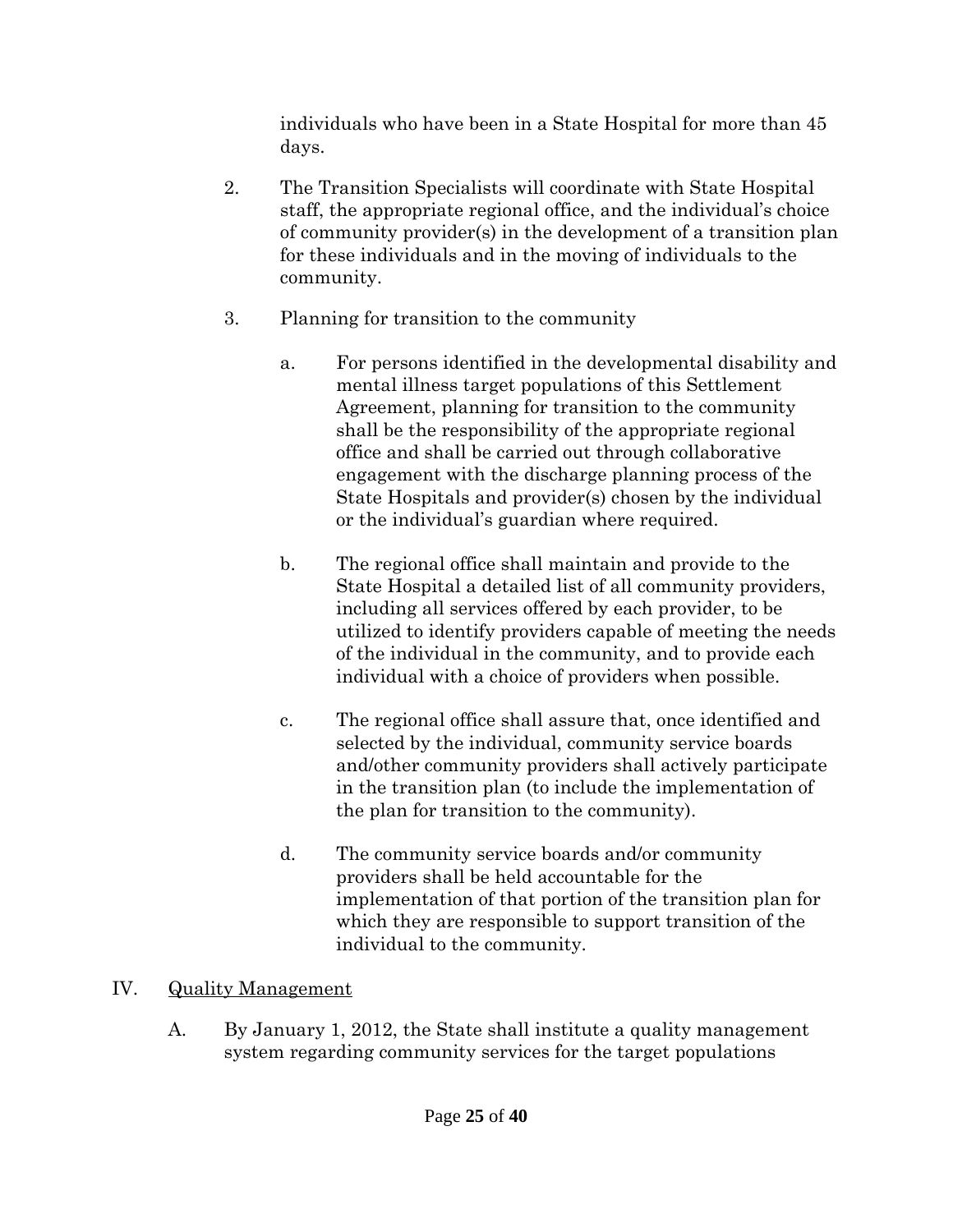specified in this Agreement. The quality management system shall perform annual quality service reviews of samples of community providers, including face-to-face meetings with individuals, residents, and staff and reviews of treatment records, incident/injury data, and key-indicator performance data. The system's review shall include:

- 1. The implementation of the plan regarding cessation of admissions for persons with developmental disabilities to the State Hospitals.
- 2. The service requirements of this Agreement.
- 3. The contractual compliance of community service boards and/or community providers.
- 4. The network analysis.
- B. The State's quality management system regarding community services shall analyze key indicator data relevant to the target population and services specified in this Agreement to measure compliance with the State's policies and procedures.
- C. Beginning on July 1, 2012 and ending on July 1, 2014, the State's quality management system shall create a report at least once every six months summarizing quality assurance activities, findings, and recommendations. The State shall make them publicly available on the DBHDD website.

## V. Implementation of the Agreement

- A. The implementation of this Settlement Agreement shall begin immediately upon the Effective Date.
- B. Within one month from the Effective Date of this Settlement Agreement, the State shall appoint a Settlement Agreement Coordinator to oversee compliance with this Settlement Agreement and to serve as a point of contact for the United States and the Independent Reviewer(s).
- C. The State shall maintain sufficient records to document that the requirements of this Settlement Agreement are being properly implemented and shall make such records available to the Independent Reviewer(s) and United States for inspection and copying on a reasonable basis.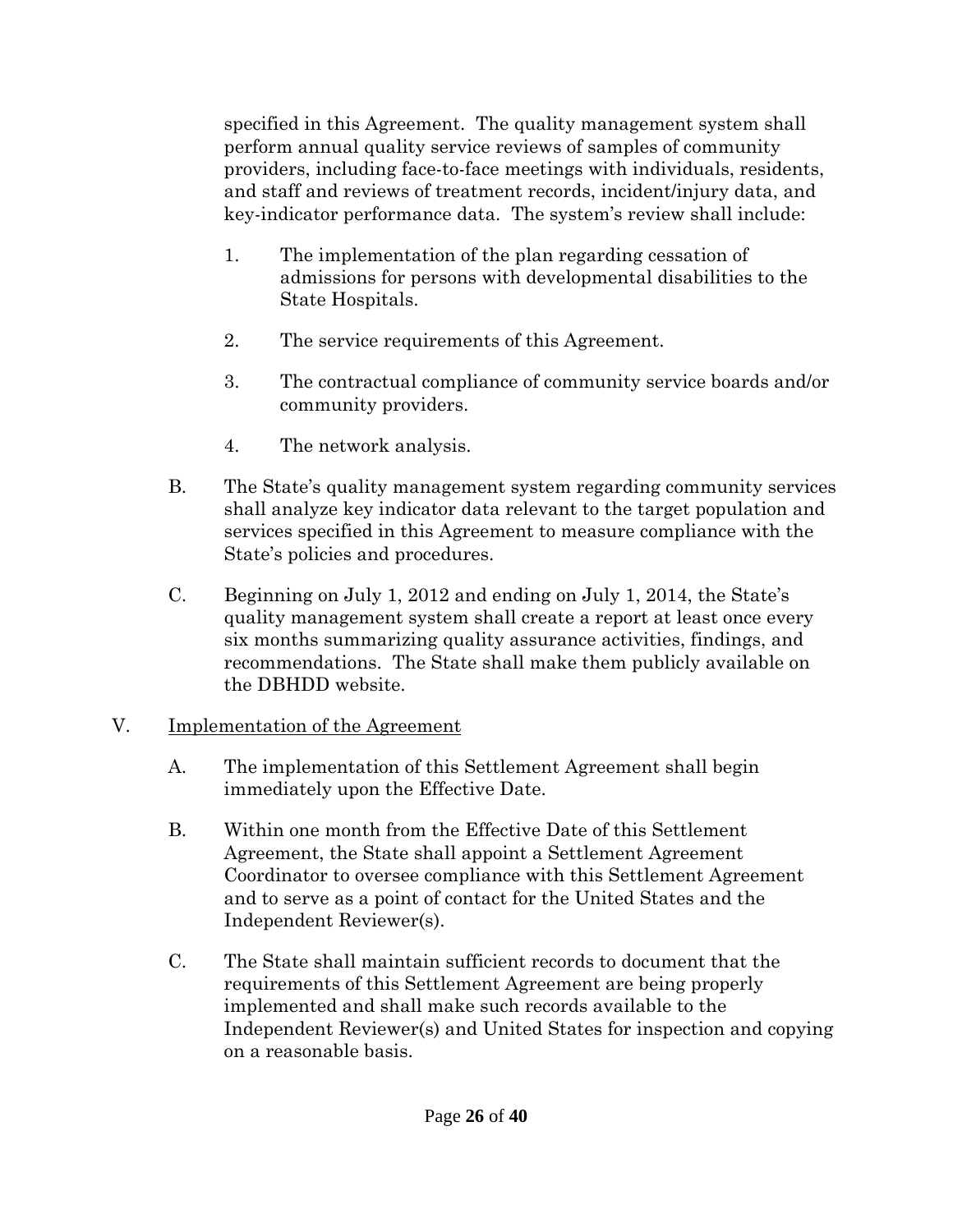- D. In order to determine compliance with this Agreement, and to the extent they are within the State's custody or control, the Independent Reviewer(s) and the United States shall have full access to persons, employees, residences, facilities, buildings, programs, services, documents, records, and materials that are necessary to assess the State's compliance and/or implementation efforts with this Settlement Agreement. Such access shall include departmental and/or individual medical and other records. The Independent Reviewer(s) and the United States shall provide reasonable notice of any visit or inspection. In addition, the United States shall exercise its access to DBHDD employees in a manner that is reasonable and not unduly burdensome to the Department's affairs. The Parties agree in cases where there in an emergency situation that presents an immediate threat to life, health or safety of individuals, neither the United States nor Independent Reviewer(s) will be required to provide the State notice of such visit or inspection. Such access shall continue until this case is dismissed.
- E. The State shall notify the Independent Reviewer(s) promptly upon the death of any individual actively receiving services pursuant to this agreement. The State shall, via email, forward to the United States and the Independent Reviewer(s) electronic copies of all completed incident reports and final reports of investigations related to such incidents as well as any autopsies and death summaries in the State's possession.

## VI. Independent Reviewer(s)

- A. The Parties have jointly selected Elizabeth Jones as the Independent Reviewer(s) for the Settlement Agreement. In the event that Elizabeth Jones is unable to fulfill his/her duties under this Settlement Agreement, the Parties will select a replacement. If the Parties are unable to agree on a replacement, they shall each submit the names of up to three candidates to the Court, and the Court shall select the replacement.
- B. The Independent Reviewer(s) shall conduct the factual investigation and verification of data and documentation necessary to determine whether the State is in compliance with the terms of this Settlement Agreement at least annually, commencing on July 1, 2011 during the pendency of the Settlement Agreement. The Independent Reviewer(s) will file with the Court a written report on the State's performance within 60 days after the close of each review cycle. The Independent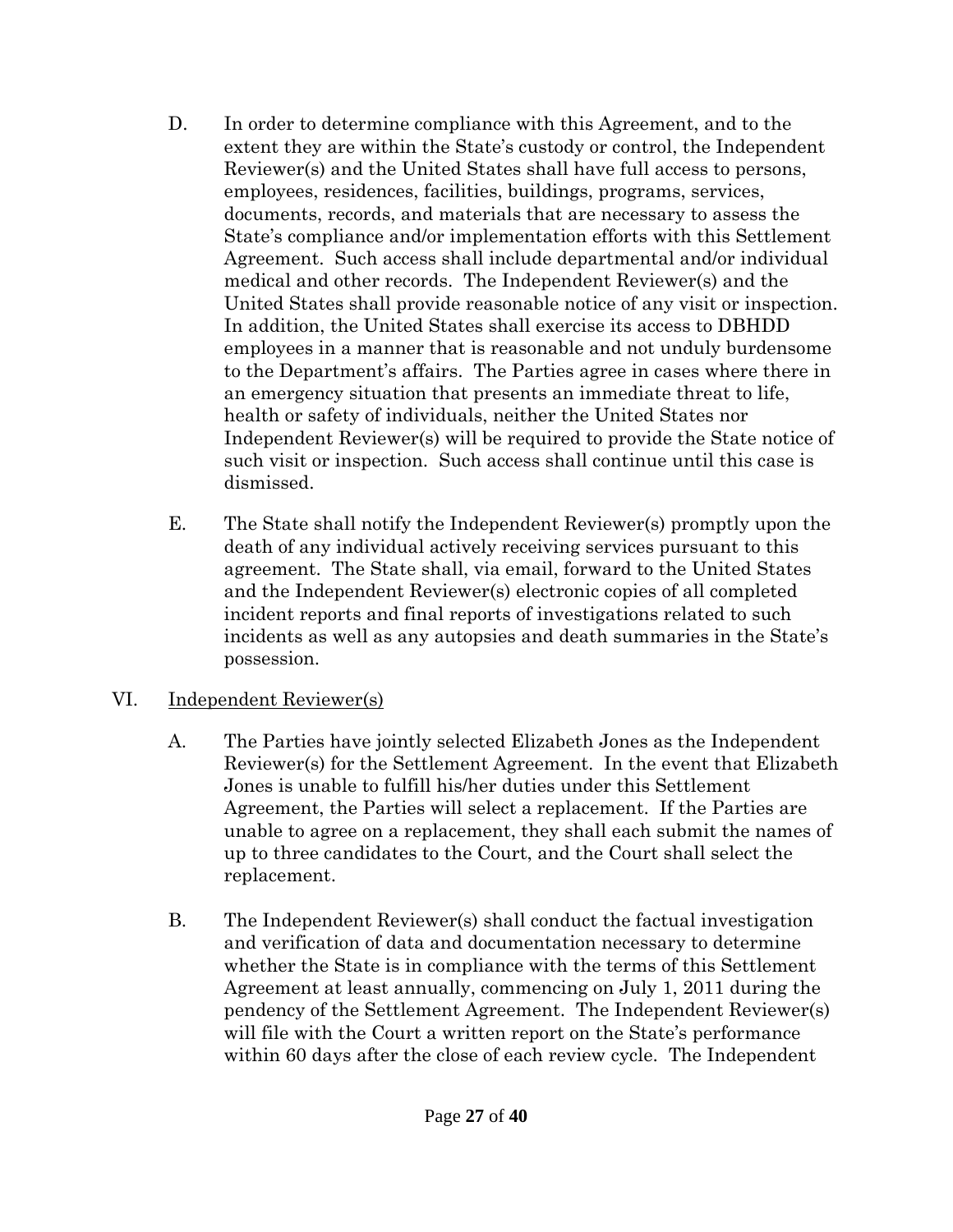Reviewer(s) will provide both the United States and State a draft of his or her report at least 10 business days before issuing the report. Both Parties will have five business days to review and comment on the proposed report before it is filed with the Court. The Parties may agree to allow the Independent Reviewer(s) an additional 20 days to finalize a report after he or she receives comments from the Parties, and such an agreement does not require Court approval.

- C. The Independent Reviewer(s) may:
	- 1. Have ex parte communications with the Parties and the Court at any time, and speak with stakeholders at the Independent Reviewer(s)' discretion.
	- 2. Testify in this case regarding any matter relating to the implementation, enforcement, or dissolution of the Settlement Agreement, including, but not limited to, the Independent Reviewer(s)' observations, findings, and recommendations in this matter.
- D. No Independent Reviewer(s) shall be:
	- 1. Liable for any claim, lawsuit, or demand arising out of the monitoring of this Settlement Agreement. This paragraph does not apply to any proceeding before this Court for enforcement of payment of contracts or subcontracts for monitoring this Settlement Agreement.
	- 2. Subject to formal discovery, including, but not limited to, deposition(s), request(s) for documents, request(s) for admissions, interrogatories, or other disclosures. The Parties are not entitled to access the Independent Reviewer(s)' records or communications, although the Independent Reviewer(s) may provide copies of records or communications at the Independent Reviewer(s)' discretion. The Court may review all records of the Independent Reviewer(s) at the Court's discretion.
- E. To determine compliance with this Agreement, the Independent Reviewer(s) will have full access to residents, persons, employees, residences, facilities, buildings, programs, services, documents, records, and materials that are necessary to assess the State's compliance and/or implementation efforts with this Settlement Agreement. To determine compliance with this Agreement, the Independent Reviewer(s) may also enter any facility or program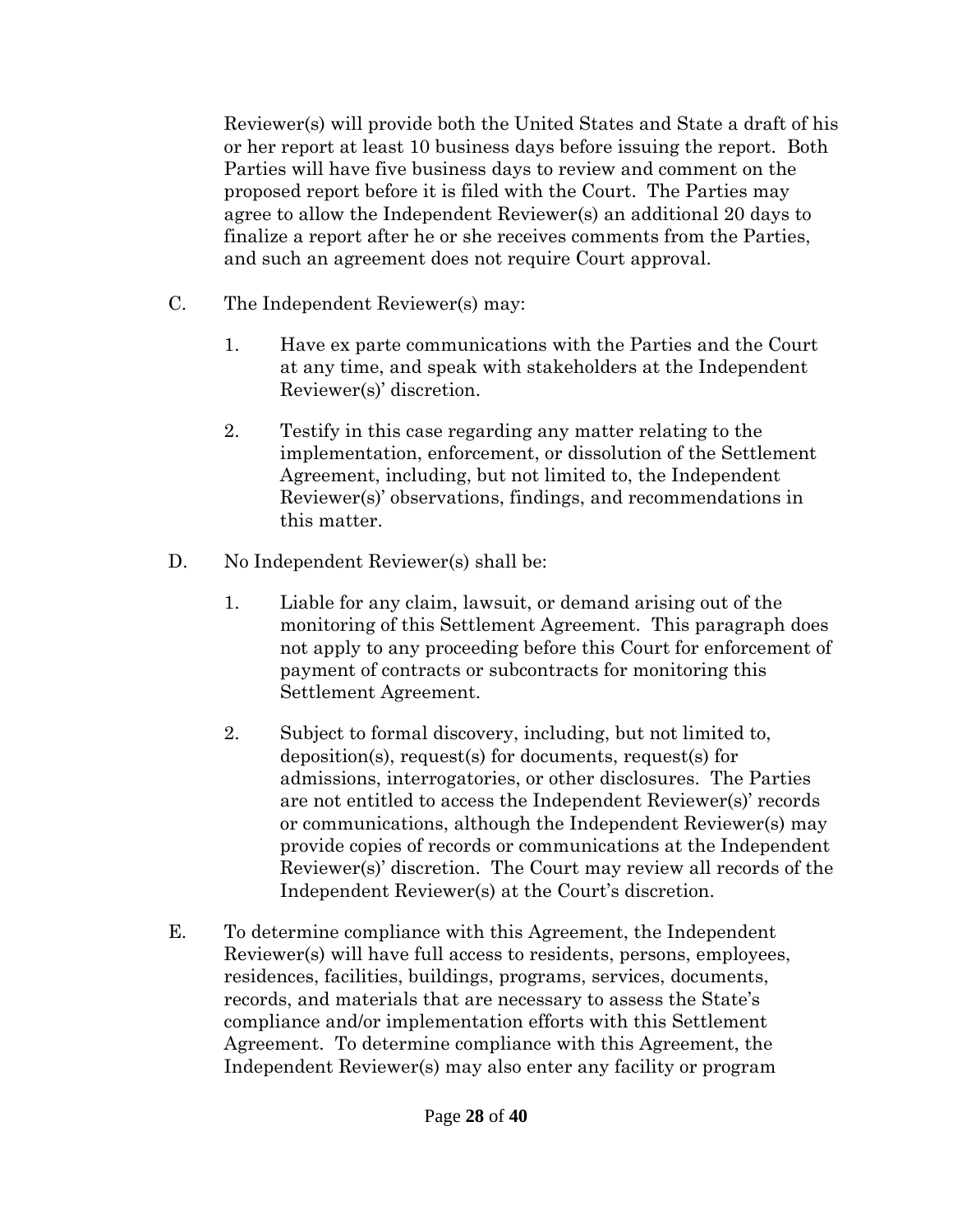providing services to persons covered by this Agreement and may interview, on a confidential basis or otherwise, persons directly affected by the Settlement Agreement with such person's consent.

- F. DHBDD, through its employees or agents, will collect data with regard to each element of required performance under the terms of the Settlement Agreement and make it available on a timely basis to the Independent Reviewer(s).
- G. In addition to the other duties described above, by October 30, 2013, the Independent Reviewer(s) shall (1) assess whether the crisis and respite services, including mobile crisis teams, required under this agreement for individuals with developmental disabilities are adequate to address the needs of the target population; and (2) assess whether the Community Support Team model, as implemented by the State, provides services that are sufficient to meet the needs of the members of the target population who receive their services through CSTs. The Independent Reviewer(s) then shall provide recommendations to the Parties as to what, if any, additional crisis and respite services may be necessary. The parties shall consider any such recommendations and may modify the Settlement Agreement in accordance with the provisions of Section VII.E. The Independent Reviewer(s)'s assessment described in this paragraph shall neither be binding on the Parties nor given presumptive weight by the Court.
- H. Budget of the Independent Reviewer(s)
	- 1. Within 60 days of appointment, the Independent Reviewer(s) shall submit to the Court for the Court's approval a proposed budget for the first twelve months of operations. The parties agree that the anticipated budget for the Independent Reviewer(s) shall be no more than \$250,000 for fiscal year 2012 plus an equivalent amount prorated through the remainder of fiscal year 2011.
	- 2. The Independent Reviewer(s) will provide the Parties a draft of the proposed budget at least thirty days in advance of submission to the Court. The Parties shall raise with the Independent Reviewer(s) any objections they may have to the draft of the proposed budget within ten days of its receipt. If the objection is not resolved before the Independent Reviewer(s)' submission of a proposed budget to the Court, a Party may file the objection with the Court within ten days of the submission of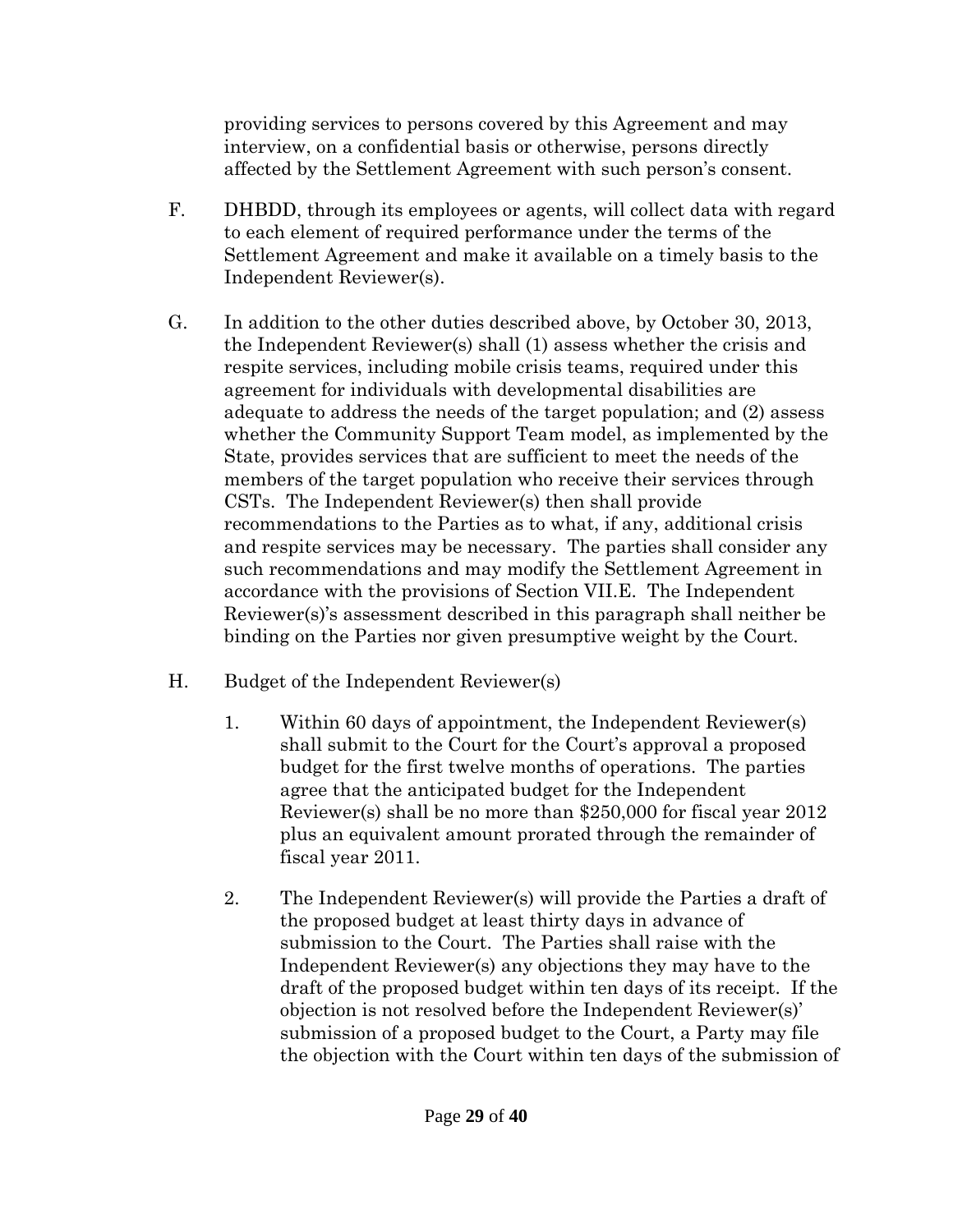the proposed budget to the Court. The Court will consider such objections and make any adjustments the Court deems appropriate prior to approving the budget.

- 3. Thereafter, the Independent Reviewer(s) shall submit annually a proposed budget for the Court's approval in accordance with the process set forth above.
- 4. At any time, but at least 30 days after sending to the Parties for review, the Independent Reviewer(s) may submit to the Court for approval a proposed revision to the approved budget, along with any explanation of the reason for the proposed revision. The Parties shall have an opportunity to submit an objection to the Court concerning a proposed revision to the approved budget in accordance with the process set forth above. Budget revisions will be effective upon approval by the Court.
- I. Reimbursement and Payment Provisions
	- 1. The cost of the Independent Reviewer(s), including the cost of any consultants to the Reviewer(s), shall be borne by the State in this action. All reasonable expenses incurred by the Independent Reviewer(s) in the course of the performance of the duties of an Independent Reviewer shall be reimbursed by the State in accordance with State regulations, and shall be paid no later than 30 days after submission. The Court retains the authority to resolve any dispute that may arise regarding the reasonableness of fees and costs charged by the Independent Reviewer(s). The United States will bear its own expenses in this matter.
	- 2. The State shall deposit \$100,000.00 into the Registry of the Court as interim payment of costs incurred by the Independent Reviewer(s). This deposit and all other deposits pursuant to this Order shall be held in the Court Registry Investment System and shall be subject to the standard registry fee imposed on depositors. The Independent Reviewer(s) shall submit monthly statements to the Court, with copies to the Parties, detailing all expenses the Independent Reviewer(s) incurred during the prior month. The Court shall order the clerk to make payments to the Independent Reviewer(s). The clerk shall make those payments within 10 days of the entry of the Order directing payment. Within 45 days of the entry of each Order directing payment, the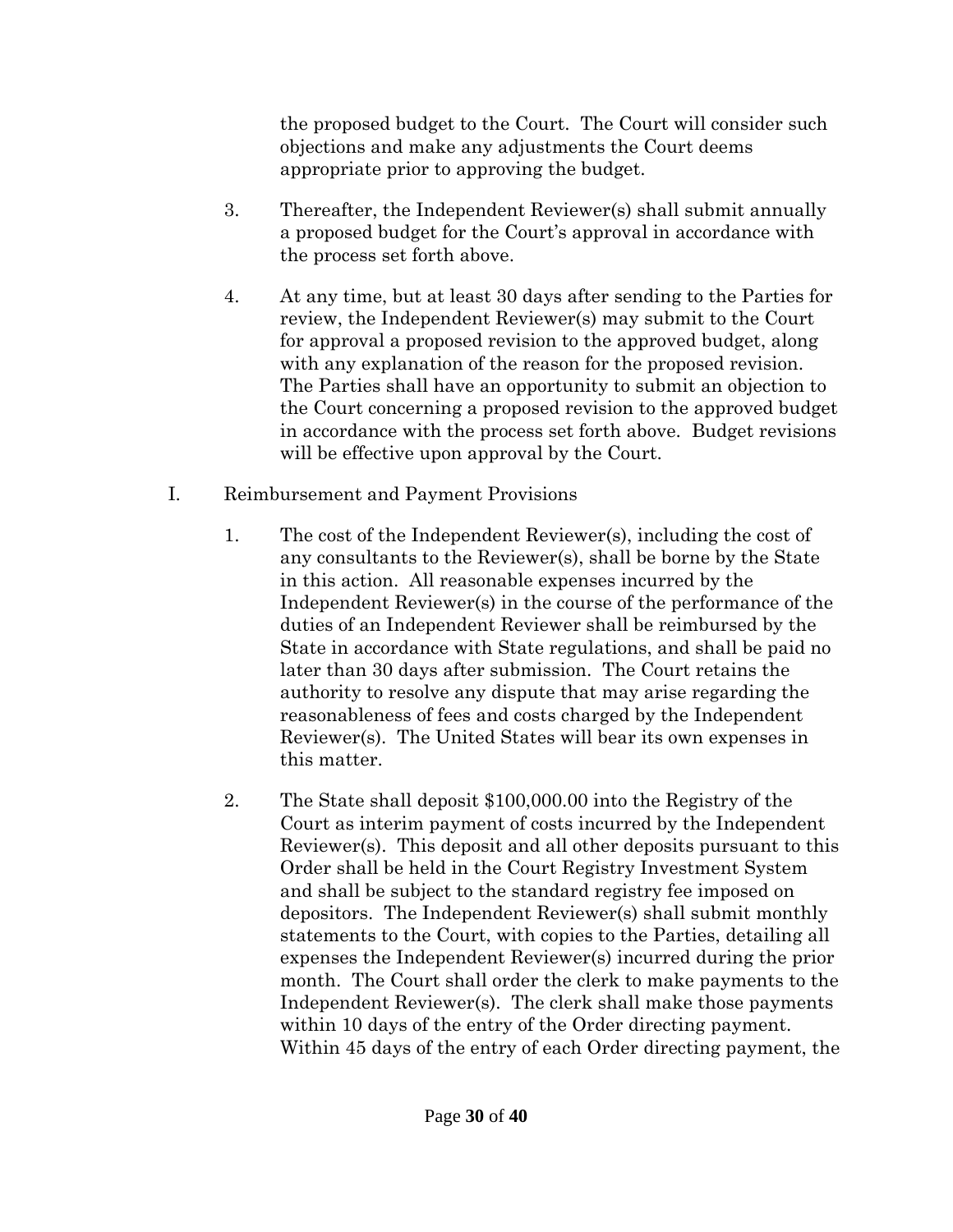State shall replenish the fund with the full amount paid by the clerk in order to restore the fund's total to \$100,000.00.

- 3. The Independent Reviewer(s) shall not enter into any contract with the State while serving as an Independent Reviewer. If an Independent Reviewer resigns from his or her position as Independent Reviewer, the former Independent Reviewer may not enter into any contract with the State on a matter related to this Agreement without the written consent of the United States while this Agreement remains in effect.
- 4. Nothing in this provision shall be interpreted as altering the role of the Independent Reviewer(s). The parties agree that an Independent Reviewer is not an agent of the Court, nor does an Independent Reviewer have any authority to act on behalf of the Court.

# VII. Construction and Termination

- A. The Parties agree jointly to file this Agreement with the United States District Court for the Northern District of Georgia, Atlanta Division, in United States v. Georgia, Civil Action No. 1:10-CV-249-CAP. The joint motion shall request that the Court enter the Settlement Agreement pursuant to Federal Rule of Civil Procedure 41(a)(2), conditionally dismiss the complaint in this action, and retain jurisdiction to enforce the Settlement Agreement. The Parties further agree to jointly file a motion with the Court, to withdraw the United States' motion for preliminary injunction and to enforce the Settlement Agreement in case styled United States v. Georgia, Civil Action No. 1:09-CV-119- CAP, to vacate the hearing set for November 8, 2010, and to terminate any ongoing discovery in that action; the motion shall request that the case be returned to the Court's inactive docket. If the Court does not retain jurisdiction to enforce the Settlement Agreement, the Settlement Agreement shall be void.
	- 1. The Parties anticipate that the State will have substantially complied with all provisions of the Settlement Agreement by July 1, 2015. Substantial compliance is achieved if any violations of the Agreement are minor or occasional and are not systemic.
	- 2. The Court shall retain jurisdiction of this action for all purposes until the State has substantially complied with all provisions of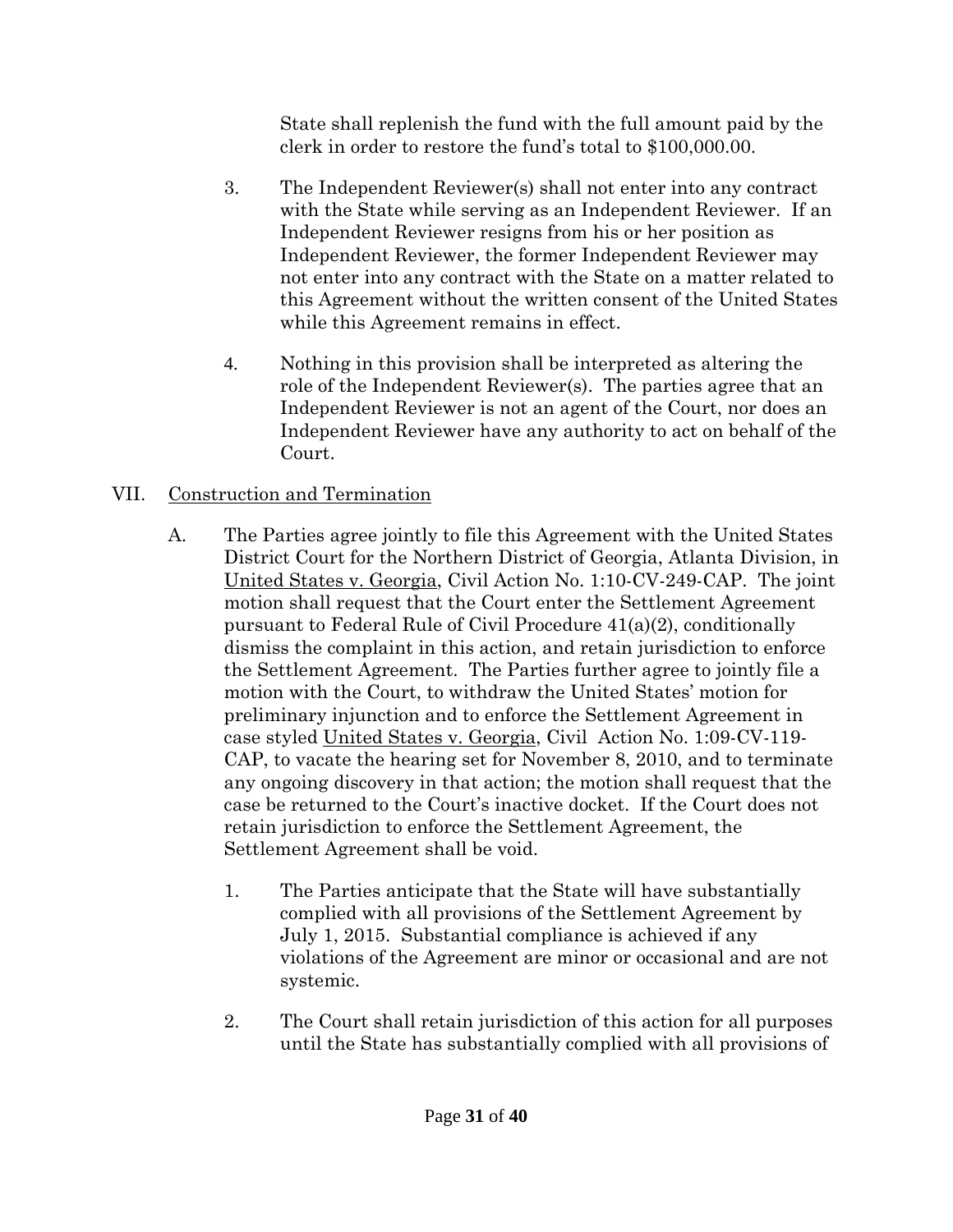this Settlement Agreement and maintain substantial compliance with all provisions for one year.

- 3. The Parties may agree to jointly ask the Court to terminate the Settlement Agreement before the end of the five-year term, provided the State has substantially complied with all provisions of the Settlement Agreement and maintained substantial compliance with all provisions for one year. If the case has not yet been dismissed, the Parties agree to ask the Court for a non-evidentiary hearing on the status of compliance on or near July 1, 2015. If the Parties agree that there is noncompliance, or if there is a dispute about compliance, the Parties will so inform the Court, and the Court may set additional hearing dates as appropriate. The Parties may agree jointly at any time to allow for additional time to resolve compliance issues.
- B. If the State believes it has achieved substantial compliance with a portion of the Settlement Agreement and has maintained substantial compliance for one year, it shall notify the United States and Independent Reviewer(s). If the United States and the Independent Reviewer(s) agree with the State's assessment of substantial compliance, the State shall be relieved of that portion of the Settlement Agreement.
- C. With the exception of conditions or practices that pose an immediate and serious threat to the life, health, or safety of individuals covered by this Agreement, if the United States believes that the State has failed to fulfill any obligation under this Settlement Agreement, the United States shall, prior to initiating any court proceeding to remedy such failure, give written notice to the State which, with specificity, sets for the details of the alleged noncompliance.
	- 1. With the exception of conditions or practices that pose an immediate and serious threat to the life, health, or safety of individuals covered by this Agreement, the State shall have 45 days from the date of such written notice to respond to the United States in writing by denying that substantial noncompliance has occurred, or by accepting (without necessarily admitting) the allegation of noncompliance and proposing steps that the State will take, and by when, to cure the alleged noncompliance.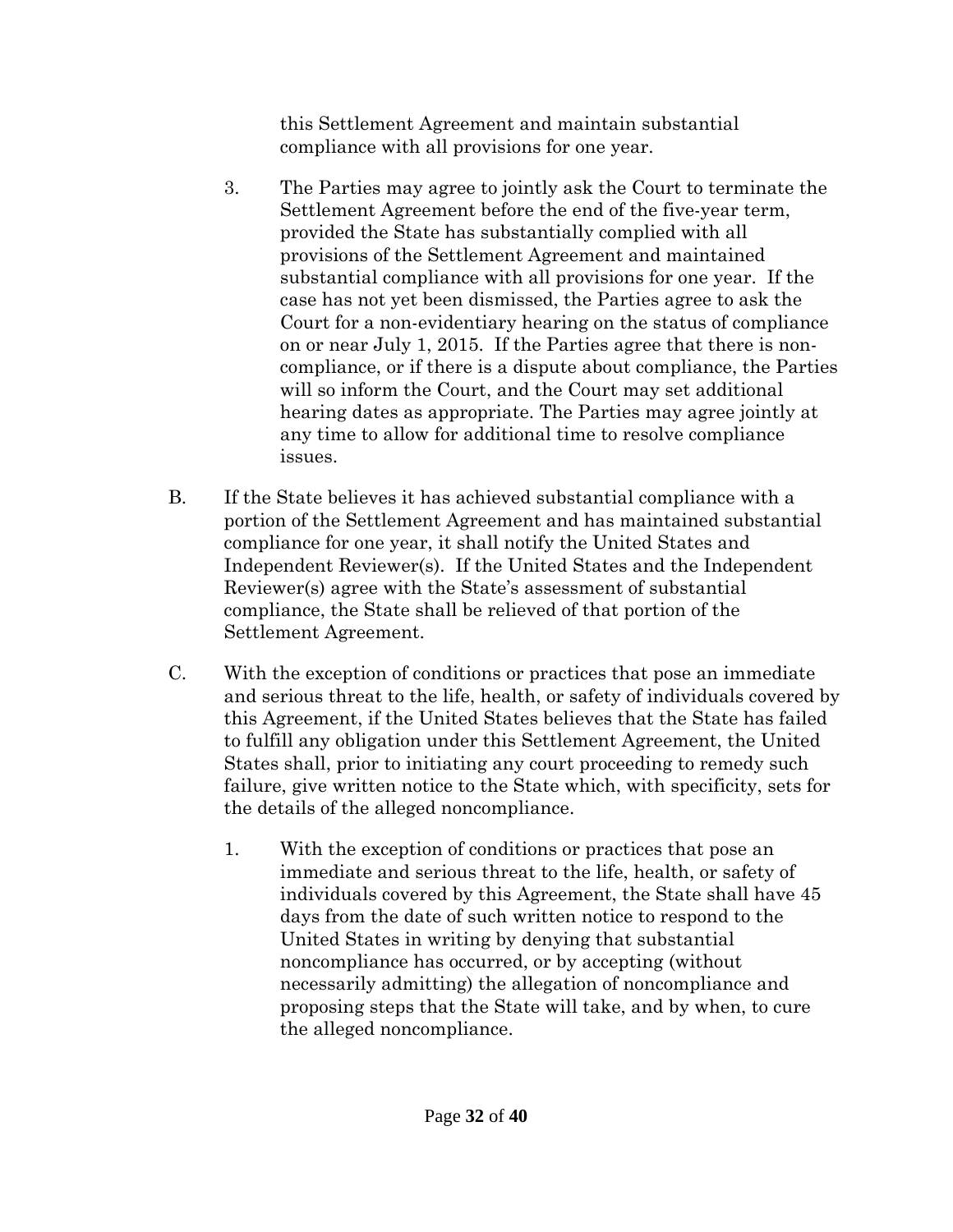- 2. If the State fails to respond with 45 days or denies that substantial noncompliance has occurred, the United States may seek an appropriate judicial remedy.
- D. If the State timely responds by proposing curative action by a specified deadline, the United States may accept the State's proposal or offer a counterproposal for a different curative action or deadline, but in no event shall the United States seek an appropriate judicial remedy for the alleged noncompliance until at least 30 days after the State has responded under Subsection VII.C above and until both sides have conferred in good faith to resolve any outstanding differences.
	- 1. The parties may, by mutual agreement, extend the time period specified in this paragraph. If the Parties reach an agreement that varies from the provisions of this Settlement Agreement, the new agreement shall be reduced to writing, signed, and filed with the Court for approval.
	- 2. If the Parties fail to reach agreement on a plan for curative action, the United States may seek an appropriate judicial remedy.
	- 3. Notwithstanding the provisions of Sections VII.C & D, with the exception of conditions that pose an immediate and serious threat to the life, health, or safety of individuals covered under this Settlement Agreement, the United States shall not issue a noncompliance notice nor seek a judicial remedy for the first nine months after the entry of this Settlement Agreement.
- E Any modification of this Settlement Agreement shall be executed in writing by the Parties, shall be filed with the Court, and shall not be effective until the Court enters the modified agreement and retains jurisdiction to enforce it.
- F. The Settlement Agreement shall be applicable to, and binding upon, all Parties, their employees, assigns, and their successors in office. If the State contracts with an outside provider for any of the services provided in this agreement, the agreement shall be binding on the contracted parties, including agents and assigns.
- G. The State shall ensure that all appropriate State agencies take any actions necessary for the State to comply with provisions of this Settlement Agreement.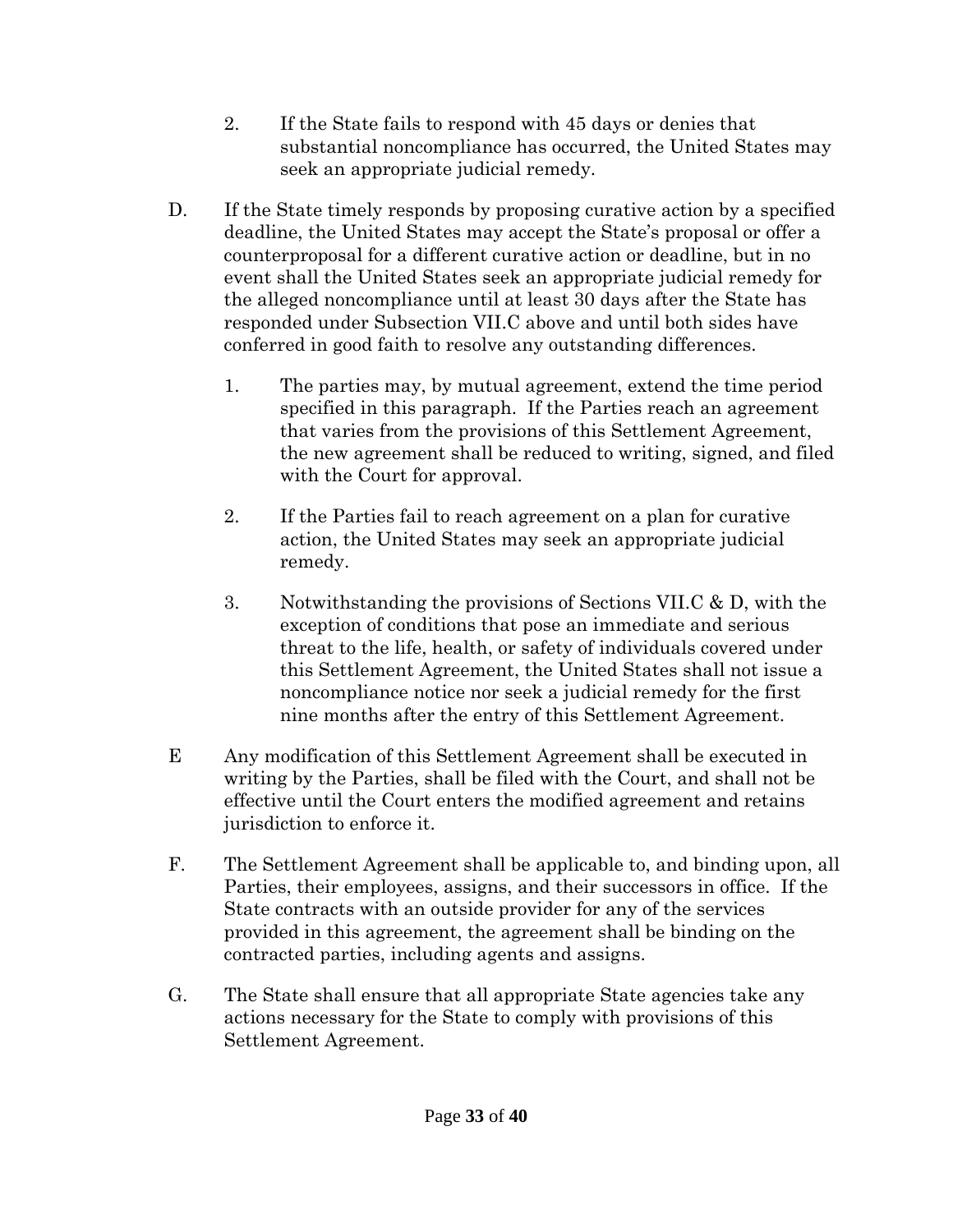- H. If the State fails to make any necessary appropriations to comply with this Settlement Agreement, the United States has the right to withdraw its consent to this Agreement and revive any claims otherwise barred by operation of this Settlement Agreement.
- I. The United States and the State shall bear the cost of their fees and expenses incurred in connection with this case.

## VIII. General Provisions

- A. The State agrees that it shall not retaliate against any person because that person has filed or may file a complaint, provided assistance or information, or participated in any other manner in the DOJ's and/or OCR's investigations related to this Settlement Agreement. The State agrees that it shall timely and thoroughly investigate any allegations of retaliation in violation of this Settlement Agreement and the nonretaliation provision of CRIPA and take any necessary corrective actions identified through such investigations.
- B. If an unforeseen circumstance occurs that causes a failure to timely fulfill any requirements of this Settlement Agreement, the State shall notify the United States and the Independent Reviewer(s) in writing within 20 calendar days after the State becomes aware of the unforeseen circumstance and its impact on the State's ability to perform under the Settlement Agreement. The notice shall describe the cause of the failure to perform and the measures taken to prevent or minimize the failure. The State shall take all reasonable measures to avoid or minimize any such failure.
- C. Failure by any Party to enforce this entire Settlement Agreement or any provision thereof with respect to any deadline or any other provision herein shall not be construed as a waiver, including of its right to enforce other deadlines and provisions of this Settlement Agreement.
- D. The Parties shall promptly notify each other of any court or administrative challenge to this Settlement Agreement or any portion thereof, and shall defend against any challenge to the Settlement Agreement.
- E. The United States and the State of Georgia release the other from any and all claims and obligations arising out of the allegations set forth in the complaint. Except as provided in this Settlement Agreement,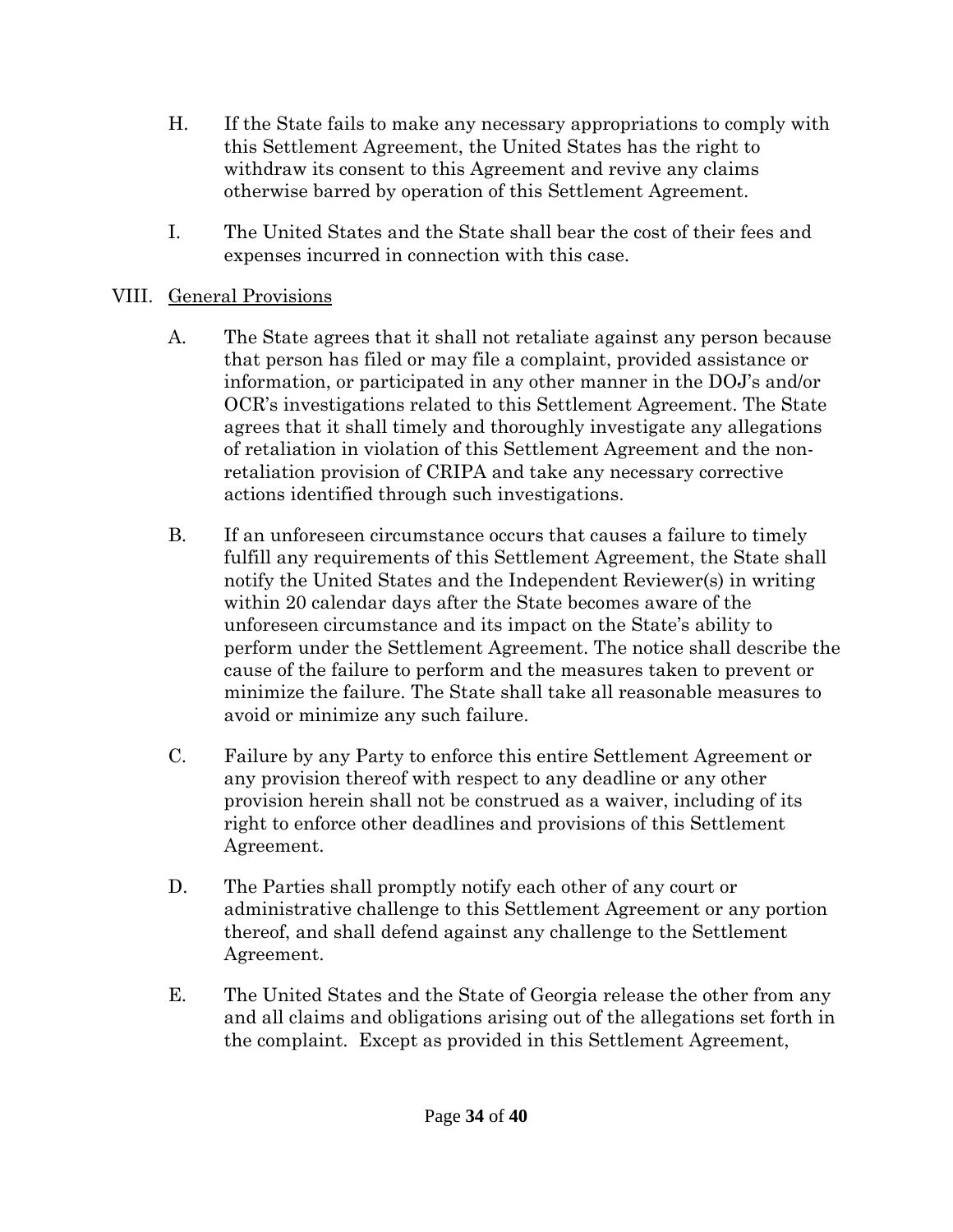during the term of this Agreement, the United States will not bring a claim arising under the ADA or the Rehabilitation Act for those claims.

- F. The Parties represent and acknowledge this Settlement Agreement is the result of extensive, thorough and good faith negotiations. The Parties further represent and acknowledge that the terms of this Settlement Agreement have been voluntarily accepted, after consultation with counsel, for the purpose of making a full and final compromise and settlement of any and all claims and for the express purpose of precluding any further or additional claims arising out of the allegations set forth in the complaints and pleadings in these Actions. Each Party to this Settlement Agreement represents and warrants that the person who has signed this Settlement Agreement on behalf of his or her entity is duly authorized to enter into this Settlement Agreement and to bind that Party to the terms and conditions of this Settlement Agreement.
- G. The Parties agree that the provisions of this Settlement Agreement are lawful, fair, adequate, and a reasonable resolution of the pending lawsuit.
- H. Nothing in this Settlement Agreement shall be construed as an acknowledgement, an admission, or evidence of liability of the State under the Constitution of the United States, federal or state law, and this Agreement may not be used as evidence of liability in this or any other civil or criminal proceeding.
- I. This Settlement Agreement may be executed in counterparts, each of which shall be deemed an original, and the counterparts shall together constitute one and the same agreement, notwithstanding that each party is not a signatory to the original or the same counterpart.
- J. "Notice" under this Settlement Agreement shall be provided by overnight courier to the following or their successors:

Chief of the Special Litigation Section United States Department of Justice Civil Rights Division 601 D Street, N.W. Washington, D.C. 20004

Director of the Office for Civil Rights United States Department of Health and Human Services 200 Independence Avenue, S.W.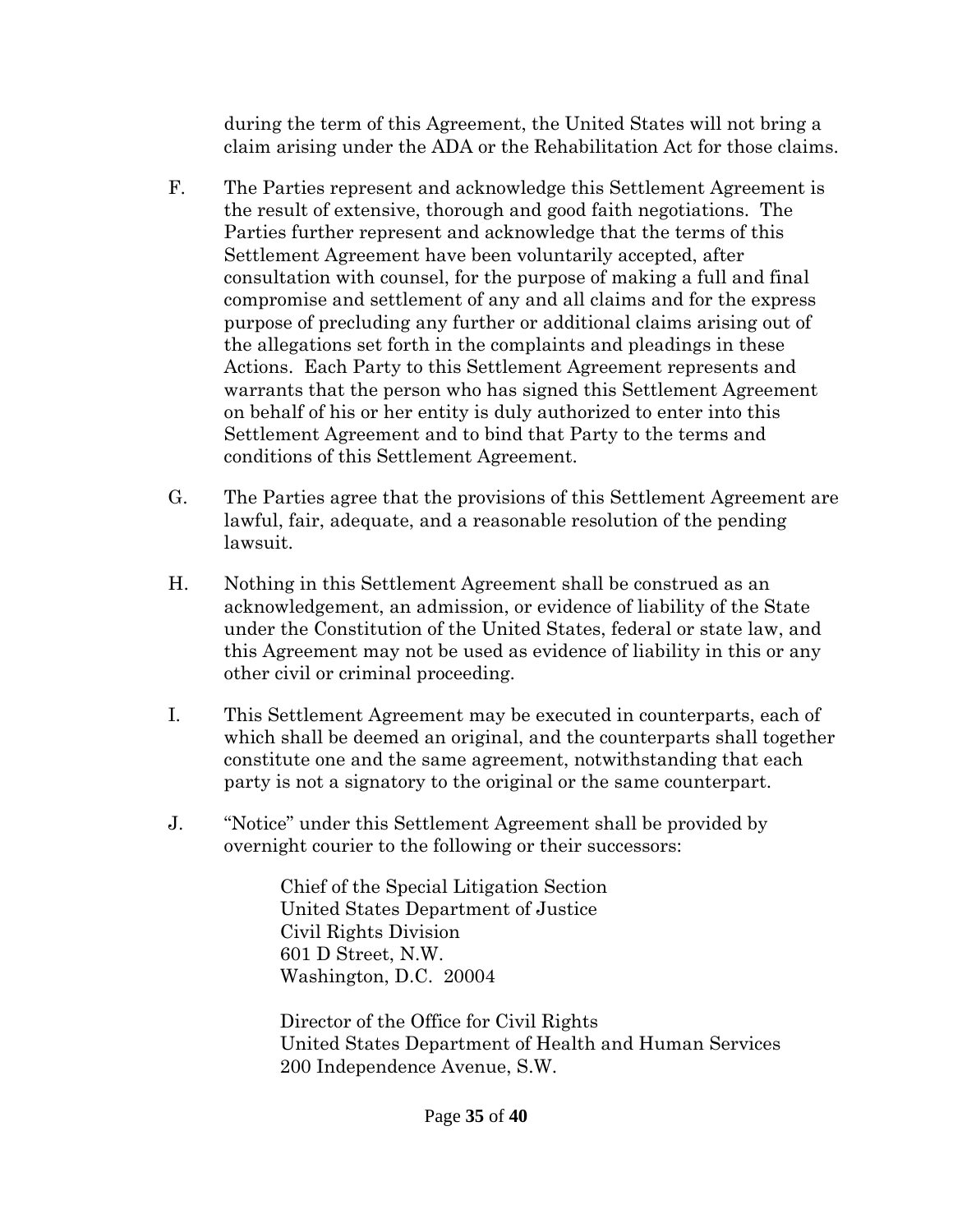Room 515F, HHH Building Washington, D.C. 20201

Attorney General of Georgia 40 Capitol Square, S.W. Atlanta, Georgia 30334

Executive Counsel to the Governor 201 State Capitol Atlanta, GA 30334

Independent Reviewer(s)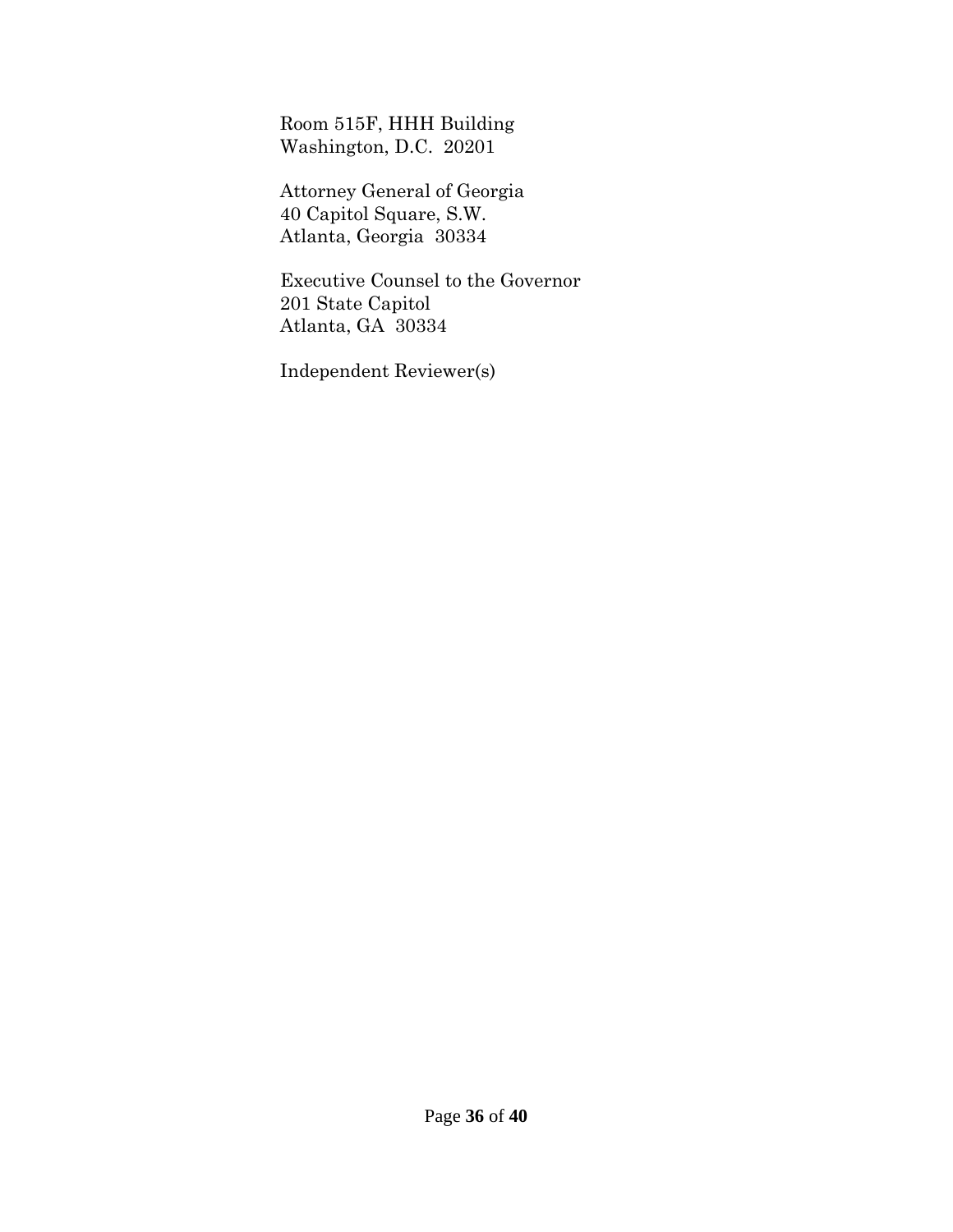FOR THE UNITED STATES:

SALLY QUILLIAN YATES

United States Attorney Northern District of Georgia

 $C. G -$ 

THOMAS E. PEREZ **Assistant Attorney General** Civil Rights Division U.S. Department of Justice

SAMUEL R. BAGENSTOS Principal Deputy Assistant Attorney General Civil Rights Division

JUDY C. PRESTON Acting Chief **Special Litigation Section** 

MARY R. BOHAN Deputy Chief Special Litigation Section

TIMOTHY D. WYGATT **Special Counsel** Special Litigation Section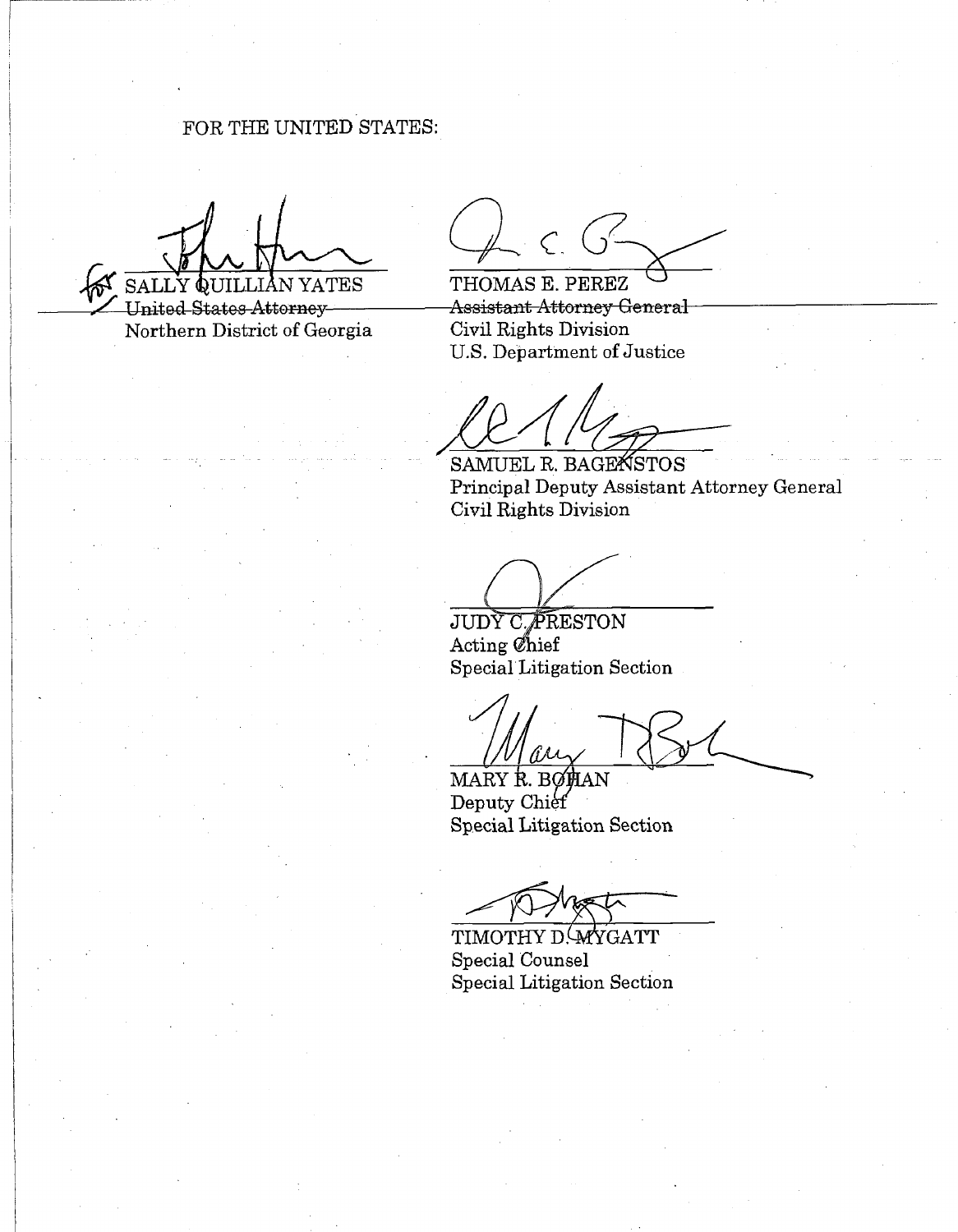AILEEN BELL HUGHES **Assistant United States Attorney** Northern District of Georgia

ROBERT A. KOCH MAX LAPERTOSA RICHARD FARANO AARON S. FLEISHER **JEFFREY MURRAY JENNIFER MONDINO** Attorneys Special Litigation Section

Robinsue Fiohloese

ROBINSUE FROHBOESE Special Counsel for Community Integration Special Litigation Section

Executed on this  $19^{4}$ day of Oct, 2010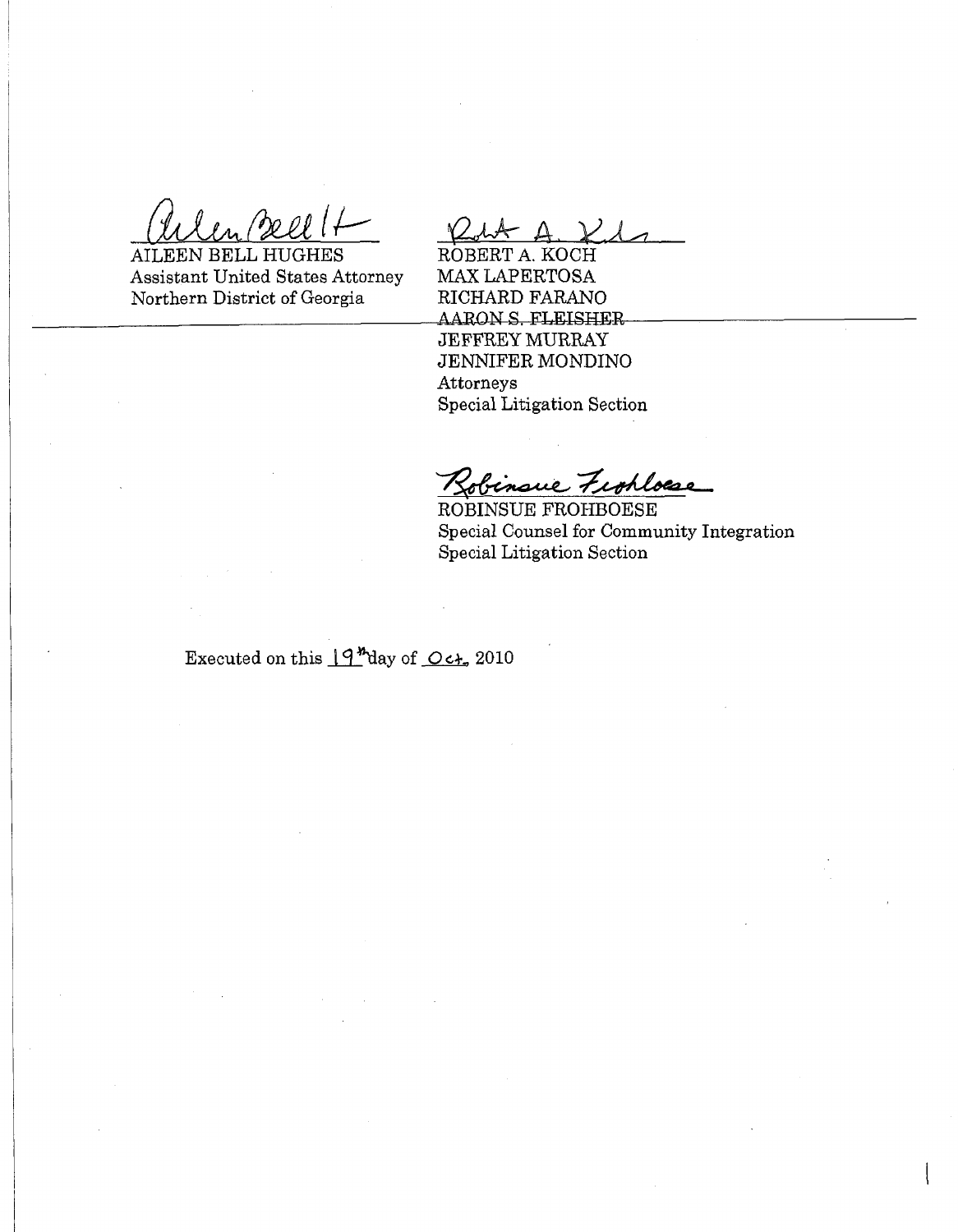#### FOR THE UNITED STATES:

GEORGINA C. VERDUGO Director Office for Civil Rights United States Department of **Health and Human Services** 

ROOSEVELT FREEMAN Regional Manager Office for Civil Rights

MARY T. GILIBERTI Supervisory Civil Rights Analyst Office for Civil Rights

CHRIS GRIFFIN **Assistant Regional Counsel** Office of the General Counsel, Region IV United States Department of Health and Human Services

Executed on this  $19^{\prime\prime}$ day of Oc $\star$ , 2010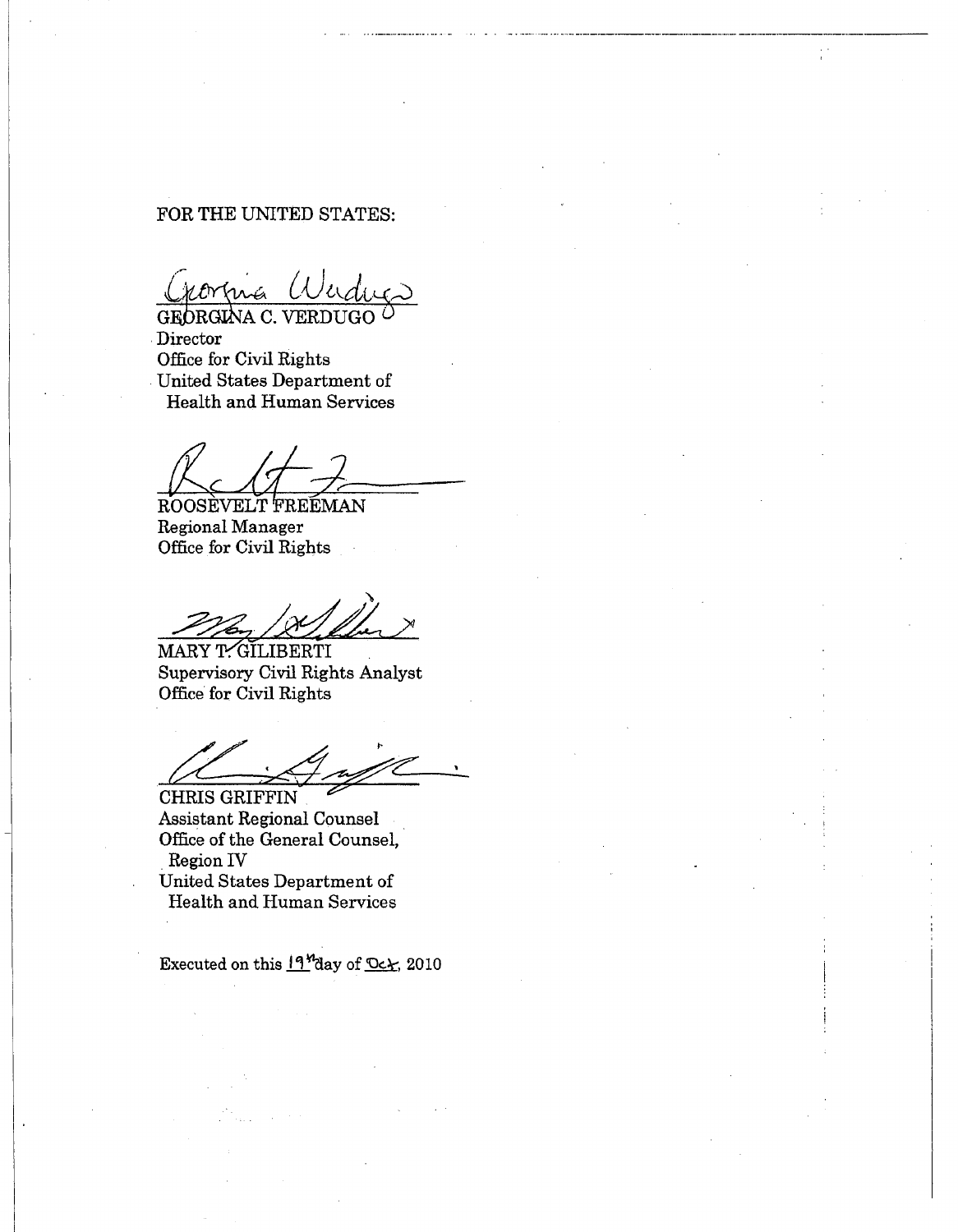#### FOR THE STATE OF GEORGIA:

tudue

SONNY PLADUE Governor, State of Georgia

FRANK E. SHELP Commissioner, Georgia Department of Behavoral Health And Developmental Dsabilities

 $\mathcal{L}(\mathcal{F}^{(1)}_t \times \mathcal{F}^{(2)}_t \times \mathcal{E}^{(1)}_t \times \mathcal{E}^{(1)}_t \times \mathcal{E}^{(1)}_t \times \mathcal{E}^{(1)}_t \times \mathcal{E}^{(1)}_t \times \mathcal{E}^{(1)}_t \times \mathcal{E}^{(1)}_t \times \mathcal{E}^{(1)}_t \times \mathcal{E}^{(1)}_t \times \mathcal{E}^{(1)}_t \times \mathcal{E}^{(1)}_t \times \mathcal{E}^{(1)}_t \times \mathcal{E}^{(1)}_t \times \mathcal{$ 

CLYDE L. REESE, III Commissioner, Georgia Department of Community Health

Executed on this  $19^{\frac{m}{2}}$  day of  $0c_{\text{L}}$ , 2010